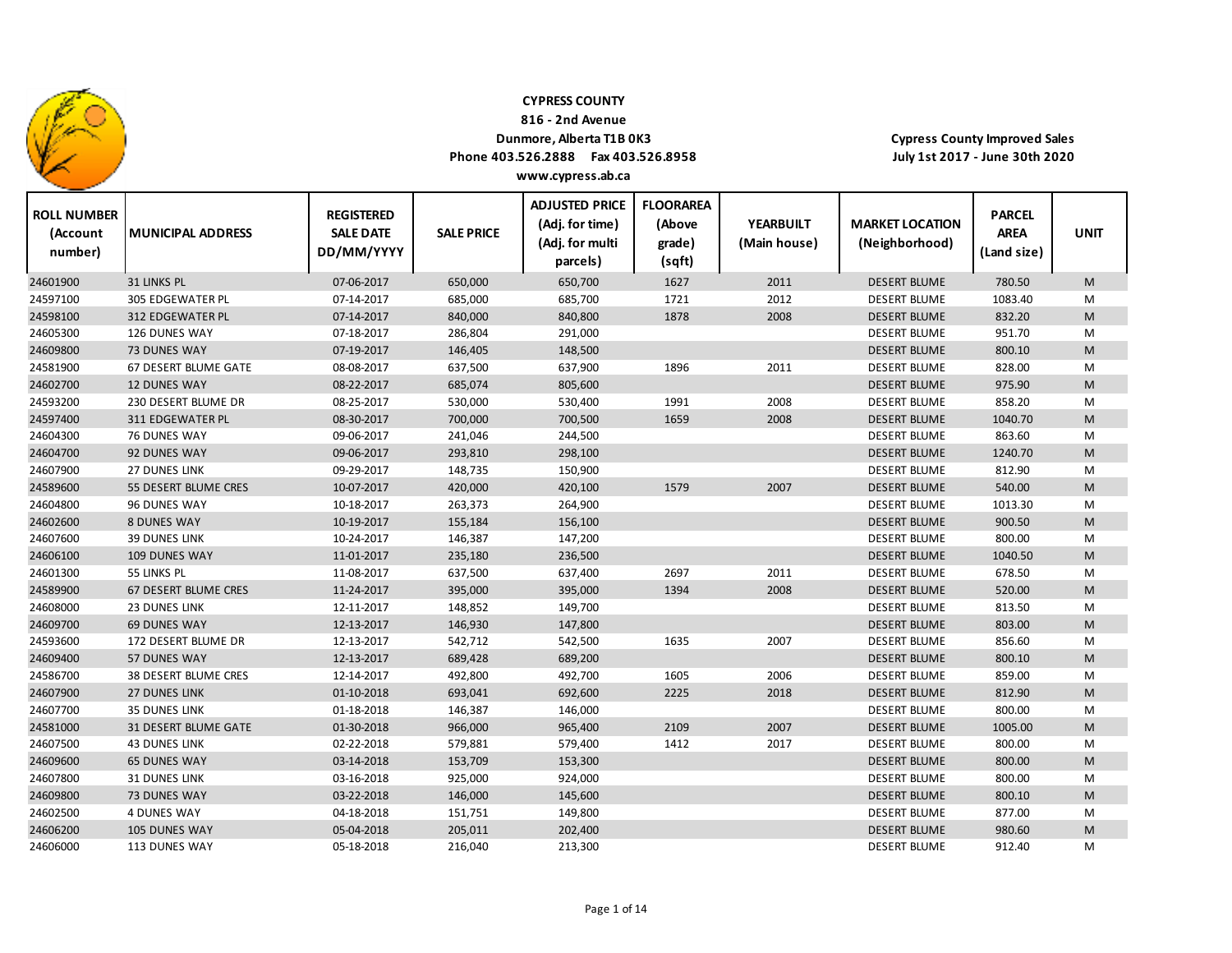

**816 ‐ 2nd Avenue**

### **Dunmore, Alberta T1B 0K3**

**Phone 403.526.2888 Fax 403.526.8958**

**Cypress County Improved Sales July 1st 2017 ‐ June 30th 2020**

| <b>ROLL NUMBER</b><br>(Account<br>number) | <b>MUNICIPAL ADDRESS</b>    | <b>REGISTERED</b><br><b>SALE DATE</b><br>DD/MM/YYYY | <b>SALE PRICE</b> | <b>ADJUSTED PRICE</b><br>(Adj. for time)<br>(Adj. for multi<br>parcels) | <b>FLOORAREA</b><br>(Above<br>grade)<br>(sqft) | <b>YEARBUILT</b><br>(Main house) | <b>MARKET LOCATION</b><br>(Neighborhood) | <b>PARCEL</b><br><b>AREA</b><br>(Land size) | <b>UNIT</b> |
|-------------------------------------------|-----------------------------|-----------------------------------------------------|-------------------|-------------------------------------------------------------------------|------------------------------------------------|----------------------------------|------------------------------------------|---------------------------------------------|-------------|
| 24599000                                  | <b>11 LINKS BAY</b>         | 05-29-2018                                          | 760,000           | 758,800                                                                 | 1904                                           | 2012                             | <b>DESERT BLUME</b>                      | 955.20                                      | M           |
| 24605700                                  | 125 DUNES WAY               | 05-30-2018                                          | 192,832           | 190,400                                                                 |                                                |                                  | <b>DESERT BLUME</b>                      | 779.00                                      | M           |
| 24605600                                  | <b>129 DUNES WAY</b>        | 05-31-2018                                          | 274,650           | 271,100                                                                 |                                                |                                  | <b>DESERT BLUME</b>                      | 1012.30                                     | M           |
| 24583000                                  | 2 DESERT BLUME COURT        | 06-05-2018                                          | 1,040,000         | 1,038,000                                                               | 2120                                           | 2015                             | <b>DESERT BLUME</b>                      | 1000.00                                     | M           |
| 24610500                                  | <b>20 DUNES DRIVE</b>       | 06-11-2018                                          | 148,646           | 146,700                                                                 |                                                |                                  | <b>DESERT BLUME</b>                      | 820.20                                      | M           |
| 24610200                                  | <b>30 DUNES DRIVE</b>       | 06-29-2018                                          | 1,685,754         | 1,541,200                                                               | 5252                                           | 2017                             | <b>DESERT BLUME</b>                      | 1640.20                                     | M           |
| 24602600                                  | <b>8 DUNES WAY</b>          | 07-03-2018                                          | 808,018           | 806,300                                                                 | 1770                                           | 2017                             | <b>DESERT BLUME</b>                      | 900.50                                      | M           |
| 24602400                                  | 11 LINKS PL                 | 07-10-2018                                          | 760,000           | 758,400                                                                 | 2504                                           | 2011                             | <b>DESERT BLUME</b>                      | 2320.00                                     | М           |
| 24609300                                  | 53 DUNES WAY                | 07-12-2018                                          | 146,390           | 143,100                                                                 |                                                |                                  | <b>DESERT BLUME</b>                      | 800.10                                      | M           |
| 24605900                                  | 117 DUNES WAY               | 07-12-2018                                          | 218,812           | 213,900                                                                 |                                                |                                  | <b>DESERT BLUME</b>                      | 923.60                                      | М           |
| 24602800                                  | <b>16 DUNES WAY</b>         | 07-13-2018                                          | 218,320           | 213,400                                                                 |                                                |                                  | <b>DESERT BLUME</b>                      | 1006.30                                     | M           |
| 24584400                                  | 134 DESERT BLUME CRES       | 07-19-2018                                          | 560,000           | 558,800                                                                 | 2136                                           | 2006                             | DESERT BLUME                             | 1110.00                                     | М           |
| 24587100                                  | 22 DESERT BLUME CRES        | 08-07-2018                                          | 585,000           | 582,400                                                                 | 2550                                           | 2007                             | <b>DESERT BLUME</b>                      | 896.00                                      | M           |
| 24608700                                  | <b>15 DUNES WAY</b>         | 10-24-2018                                          | 146,632           | 141,900                                                                 |                                                |                                  | <b>DESERT BLUME</b>                      | 864.70                                      | M           |
| 24606100                                  | 109 DUNES WAY               | 10-25-2018                                          | 246,939           | 239,000                                                                 |                                                |                                  | <b>DESERT BLUME</b>                      | 1040.50                                     | M           |
| 24607700                                  | <b>35 DUNES LINK</b>        | 11-06-2018                                          | 809,523           | 800,500                                                                 | 2794                                           | 2018                             | <b>DESERT BLUME</b>                      | 800.00                                      | M           |
| 24593900                                  | 124 DESERT BLUME DR         | 11-08-2018                                          | 499,990           | 494,400                                                                 | 1859                                           | 2008                             | <b>DESERT BLUME</b>                      | 816.00                                      | M           |
| 24584600                                  | 126 DESERT BLUME CRES       | 12-10-2018                                          | 675,000           | 666,000                                                                 | 2420                                           | 2006                             | <b>DESERT BLUME</b>                      | 897.00                                      | M           |
| 24608200                                  | <b>15 DUNES LINK</b>        | 12-12-2018                                          | 146,895           | 142,200                                                                 |                                                |                                  | <b>DESERT BLUME</b>                      | 909.90                                      | M           |
| 24604100                                  | <b>68 DUNES WAY</b>         | 12-12-2018                                          | 268,113           | 259,500                                                                 |                                                |                                  | DESERT BLUME                             | 912.50                                      | М           |
| 24581200                                  | <b>39 DESERT BLUME GATE</b> | 01-16-2019                                          | 562,500           | 553,700                                                                 | 1502                                           | 2007                             | <b>DESERT BLUME</b>                      | 915.00                                      | M           |
| 24606000                                  | 113 DUNES WAY               | 04-25-2019                                          | 1,009,523         | 987,300                                                                 | 2516                                           | 2018                             | <b>DESERT BLUME</b>                      | 912.40                                      | M           |
| 24609300                                  | 53 DUNES WAY                | 04-29-2019                                          | 768,576           | 751,700                                                                 | 1861                                           | 2018                             | <b>DESERT BLUME</b>                      | 800.10                                      | M           |
| 24607100                                  | <b>15 DUNES DRIVE</b>       | 07-09-2019                                          | 165,262           | 155,300                                                                 |                                                |                                  | <b>DESERT BLUME</b>                      | 812.40                                      | M           |
| 24587000                                  | <b>26 DESERT BLUME CRES</b> | 07-10-2019                                          | 440,000           | 427,500                                                                 | 2320                                           | 2006                             | <b>DESERT BLUME</b>                      | 896.00                                      | M           |
| 24605400                                  | <b>130 DUNES WAY</b>        | 07-23-2019                                          | 370,368           | 348,100                                                                 |                                                |                                  | <b>DESERT BLUME</b>                      | 1365.60                                     | M           |
| 24587400                                  | <b>10 DESERT BLUME CRES</b> | 08-13-2019                                          | 630,000           | 613,600                                                                 | 2021                                           | 2006                             | <b>DESERT BLUME</b>                      | 855.00                                      | M           |
| 24601500                                  | 47 LINKS PL                 | 08-26-2019                                          | 610,000           | 594,100                                                                 | 1763                                           | 2011                             | DESERT BLUME                             | 753.90                                      | М           |
| 24599500                                  | <b>8 LINKS PL</b>           | 09-06-2019                                          | 635,000           | 620,000                                                                 |                                                |                                  | <b>DESERT BLUME</b>                      | 762.50                                      | M           |
| 24606100                                  | <b>109 DUNES WAY</b>        | 09-10-2019                                          | 919,047           | 897,300                                                                 | 2800                                           | 2018                             | <b>DESERT BLUME</b>                      | 1040.50                                     | M           |
| 24608300                                  | <b>11 DUNES LINK</b>        | 09-24-2019                                          | 135,630           | 127,500                                                                 |                                                |                                  | <b>DESERT BLUME</b>                      | 830.20                                      | M           |
| 24600100                                  | 32 LINKS PL                 | 09-26-2019                                          | 750,000           | 732,200                                                                 |                                                |                                  | <b>DESERT BLUME</b>                      | 888.40                                      | М           |
| 24604300                                  | <b>76 DUNES WAY</b>         | 10-11-2019                                          | 761,671           | 745,300                                                                 | 1946                                           | 2018                             | <b>DESERT BLUME</b>                      | 863.60                                      | M           |
| 24582200                                  | 10 DESERT BLUME CLOSE       | 10-15-2019                                          | 675,000           | 660,500                                                                 | 1986                                           | 2007                             | <b>DESERT BLUME</b>                      | 791.00                                      | м           |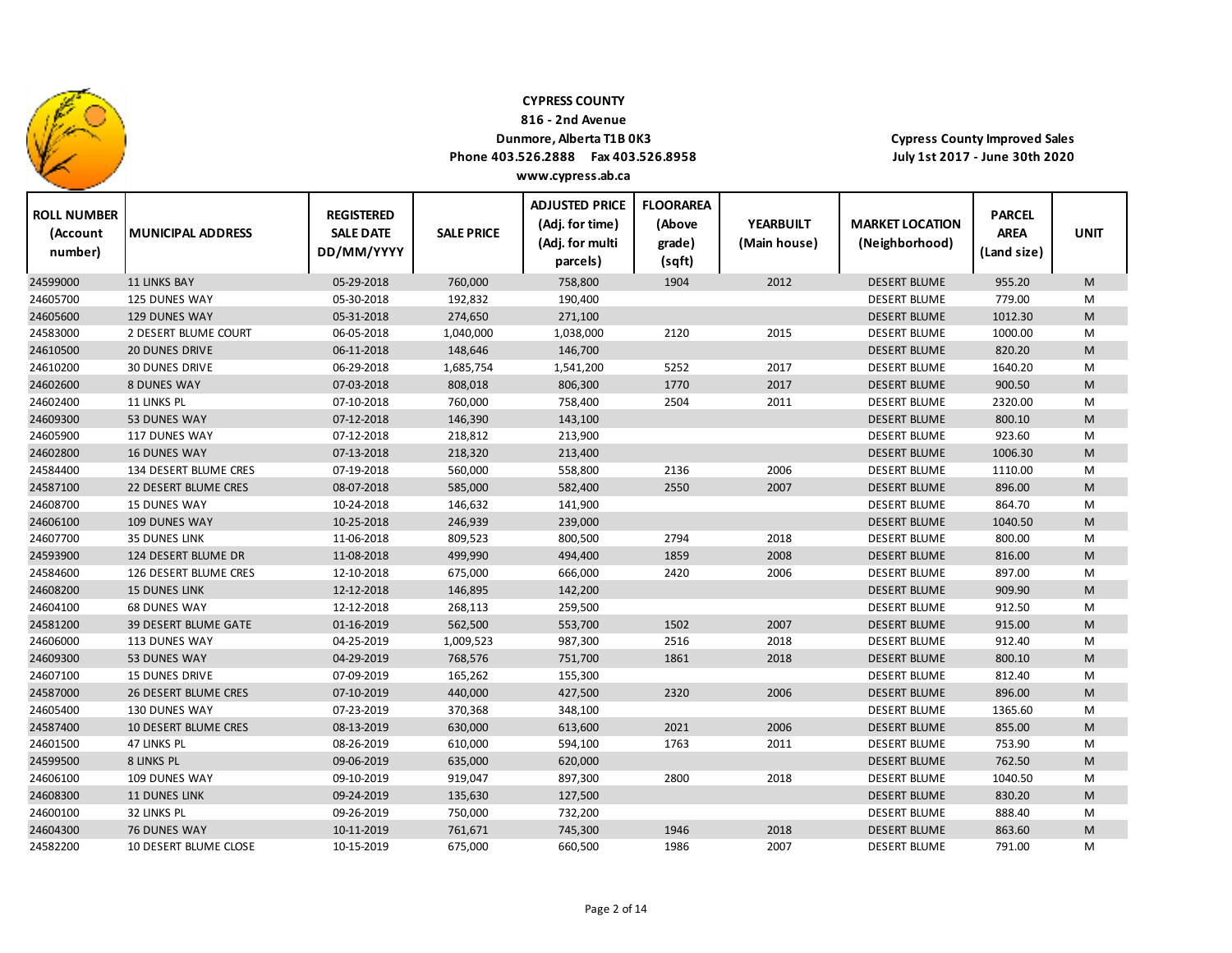

**ROLL NUMBER (Account number)**

24564400

24300700

1006 EAST 11TH AVE

513 13TH ST

#### **CYPRESS COUNTY**

**816 ‐ 2nd Avenue**

## **Dunmore, Alberta T1B 0K3**

**Phone 403.526.2888 Fax 403.526.8958 www.cypress.ab.ca**

**ADJUSTED PRICE**

**FLOORAREA**

**Cypress County Improved Sales July 1st 2017 ‐ June 30th 2020**

> **PARCEL AREA (Land size)**

**UNIT**

| <b>KULL NUMBER</b><br>(Account<br>number) | <b>MUNICIPAL ADDRESS</b>    | <b>KLGISILKLU</b><br><b>SALE DATE</b><br>DD/MM/YYYY | <b>SALE PRICE</b> | (Adj. for time)<br>(Adj. for multi<br>parcels) | (Above<br>grade)<br>(sqft) | <b>YEARBUILT</b><br>(Main house) | <b>MARKET LOCATION</b><br>(Neighborhood) | PAKLEL<br><b>AREA</b><br>(Land size) | UN |
|-------------------------------------------|-----------------------------|-----------------------------------------------------|-------------------|------------------------------------------------|----------------------------|----------------------------------|------------------------------------------|--------------------------------------|----|
| 24596400                                  | 204 HIGHLANDS CL            | 10-28-2019                                          | 619,000           | 605,700                                        | 1512                       | 2014                             | <b>DESERT BLUME</b>                      | 764.00                               | M  |
| 24589800                                  | <b>63 DESERT BLUME CRES</b> | 12-04-2019                                          | 385,000           | 378,500                                        | 1394                       | 2008                             | <b>DESERT BLUME</b>                      | 520.00                               | M  |
| 24597300                                  | <b>309 EDGEWATER PL</b>     | 12-23-2019                                          | 785,000           | 771,800                                        | 2739                       | 2010                             | <b>DESERT BLUME</b>                      | 945.80                               | M  |
| 24608100                                  | <b>19 DUNES LINK</b>        | 01-13-2020                                          | 192,220           | 186,300                                        |                            |                                  | <b>DESERT BLUME</b>                      | 1276.90                              | M  |
| 24609200                                  | <b>49 DUNES WAY</b>         | 03-13-2020                                          | 146,780           | 142,300                                        |                            |                                  | <b>DESERT BLUME</b>                      | 802.10                               | M  |
| 24595300                                  | <b>205 HIGHLANDS CL</b>     | 03-24-2020                                          | 900,000           | 891,300                                        | 2819                       | 2012                             | <b>DESERT BLUME</b>                      | 799.00                               | M  |
| 24604800                                  | <b>96 DUNES WAY</b>         | 03-26-2020                                          | 263,373           | 255,300                                        |                            |                                  | <b>DESERT BLUME</b>                      | 1013.30                              | N  |
| 24609700                                  | 69 DUNES WAY                | 04-16-2020                                          | 680,952           | 676,000                                        | 1865                       | 2018                             | <b>DESERT BLUME</b>                      | 803.00                               | M  |
| 24598300                                  | <b>308 EDGEWATER PL</b>     | 04-30-2020                                          | 725,000           | 719,800                                        | 1992                       | 2008                             | <b>DESERT BLUME</b>                      | 915.60                               | M  |
| 24606700                                  | <b>31 DUNES DRIVE</b>       | 05-07-2020                                          | 157,392           | 154,900                                        |                            |                                  | <b>DESERT BLUME</b>                      | 812.40                               | M  |
| 24602100                                  | 23 LINKS PL                 | 06-04-2020                                          | 600,000           | 598,600                                        | 1437                       | 2011                             | <b>DESERT BLUME</b>                      | 776.50                               | M  |
| 24608000                                  | <b>23 DUNES LINK</b>        | 06-26-2020                                          | 719,900           | 718,200                                        | 1659                       | 2018                             | <b>DESERT BLUME</b>                      | 813.50                               | M  |
| 24268400                                  | 1180 4TH AVE                | 07-27-2017                                          | 422,000           | 422,400                                        | 1498                       | 1994                             | <b>DUNMORE</b>                           | 1687.40                              | N  |
| 24562700                                  | 130 EAST 8TH AVE            | 08-03-2017                                          | 630,000           | 630,400                                        | 1389                       | 2007                             | <b>DUNMORE</b>                           | 1739.20                              | M  |
|                                           |                             |                                                     |                   |                                                |                            |                                  |                                          |                                      |    |

**REGISTERED**

| 24597300 | <b>309 EDGEWATER PL</b>   | 12-23-2019 | 785,000 | 771,800 | 2739 | 2010 | <b>DESERT BLUME</b> | 945.80  | M |
|----------|---------------------------|------------|---------|---------|------|------|---------------------|---------|---|
| 24608100 | <b>19 DUNES LINK</b>      | 01-13-2020 | 192,220 | 186,300 |      |      | <b>DESERT BLUME</b> | 1276.90 | M |
| 24609200 | <b>49 DUNES WAY</b>       | 03-13-2020 | 146,780 | 142,300 |      |      | <b>DESERT BLUME</b> | 802.10  | M |
| 24595300 | <b>205 HIGHLANDS CL</b>   | 03-24-2020 | 900,000 | 891,300 | 2819 | 2012 | <b>DESERT BLUME</b> | 799.00  | M |
| 24604800 | <b>96 DUNES WAY</b>       | 03-26-2020 | 263,373 | 255,300 |      |      | <b>DESERT BLUME</b> | 1013.30 | M |
| 24609700 | <b>69 DUNES WAY</b>       | 04-16-2020 | 680,952 | 676,000 | 1865 | 2018 | <b>DESERT BLUME</b> | 803.00  | М |
| 24598300 | <b>308 EDGEWATER PL</b>   | 04-30-2020 | 725,000 | 719,800 | 1992 | 2008 | <b>DESERT BLUME</b> | 915.60  | M |
| 24606700 | <b>31 DUNES DRIVE</b>     | 05-07-2020 | 157,392 | 154,900 |      |      | <b>DESERT BLUME</b> | 812.40  | М |
| 24602100 | 23 LINKS PL               | 06-04-2020 | 600,000 | 598,600 | 1437 | 2011 | <b>DESERT BLUME</b> | 776.50  | M |
| 24608000 | <b>23 DUNES LINK</b>      | 06-26-2020 | 719,900 | 718,200 | 1659 | 2018 | <b>DESERT BLUME</b> | 813.50  | M |
| 24268400 | 1180 4TH AVE              | 07-27-2017 | 422,000 | 422,400 | 1498 | 1994 | <b>DUNMORE</b>      | 1687.40 | M |
| 24562700 | 130 EAST 8TH AVE          | 08-03-2017 | 630,000 | 630,400 | 1389 | 2007 | <b>DUNMORE</b>      | 1739.20 | м |
| 24562500 | 178 EAST 8TH AVE          | 08-31-2017 | 590,000 | 590,400 | 1503 | 2010 | <b>DUNMORE</b>      | 2283.50 | M |
| 740700   | 503 10TH ST               | 09-01-2017 | 420,000 | 420,200 | 1741 | 1988 | <b>DUNMORE</b>      | 3763.40 | м |
| 24564200 | 1055 EAST 3RD ST          | 10-02-2017 | 495,000 | 495,100 | 1363 | 2006 | <b>DUNMORE</b>      | 2007.50 | M |
| 24716900 |                           | 10-18-2017 | 535,000 | 385,100 | 2400 | 2007 | <b>DUNMORE</b>      | 0.74    | Α |
| 24430800 | 374 EAST 7TH AVE          | 10-24-2017 | 455,000 | 455,100 | 1729 | 2003 | <b>DUNMORE</b>      | 2167.00 | M |
| 24564100 | 1058 EAST 3RD ST          | 10-24-2017 | 540,000 | 540,100 | 1454 | 2007 | <b>DUNMORE</b>      | 2095.20 | М |
| 24399600 | 148 EAST 7TH AVE          | 10-25-2017 | 449,500 | 449,600 | 2099 | 2000 | <b>DUNMORE</b>      | 1800.00 | M |
| 24693400 | 1070 EAST 3RD ST          | 11-01-2017 | 675,000 | 674,900 |      |      | <b>DUNMORE</b>      | 1780.40 | М |
| 24562900 | 347 EAST 8TH AVE          | 11-22-2017 | 604,000 | 603,900 | 1511 | 2006 | <b>DUNMORE</b>      | 1808.00 | M |
| 24397700 | 638 EAST 1ST ST           | 12-15-2017 | 472,500 | 472,400 | 1627 | 2001 | <b>DUNMORE</b>      | 1830.00 | M |
| 18815200 | 210 5TH ST                | 01-12-2018 | 132,500 | 132,400 |      |      | <b>DUNMORE</b>      | 0.38    | A |
| 24564300 | 1025 EAST 3RD ST          | 02-06-2018 | 480,000 | 479,600 | 1338 | 2007 | <b>DUNMORE</b>      | 2027.70 | M |
| 24693600 | <b>1010 EAST 11TH AVE</b> | 03-07-2018 | 164,500 | 164,000 |      |      | <b>DUNMORE</b>      | 1810.10 | M |
| 24694400 | 1013 EAST 11TH AVE        | 04-05-2018 | 745,883 | 744,900 | 1548 | 2017 | <b>DUNMORE</b>      | 1963.70 | М |
| 24563500 | 1026 EAST 3RD ST          | 04-06-2018 | 454,000 | 453,400 | 1292 | 2007 | <b>DUNMORE</b>      | 1977.30 | M |
| 24397400 | 620 EAST 1ST ST           | 04-18-2018 | 770,000 | 769,000 | 1921 | 2003 | <b>DUNMORE</b>      | 2043.00 | M |
| 24695000 | 1037 EAST 11TH AVE        | 05-28-2018 | 644,612 | 643,600 | 1759 | 2017 | <b>DUNMORE</b>      | 1817.20 | M |
| 24564700 | 1001 EAST 11TH AVE        | 05-30-2018 | 460,000 | 459,300 | 1209 | 2009 | <b>DUNMORE</b>      | 1826.70 | М |

AVE 05‐30‐2018 460,000 459,300 1209 2009 DUNMORE 1826.70 M

AVE 07‐27‐2018 635,000 633,700 2418 2007 DUNMORE 1806.40 M

ST 08‐08‐2018 557,500 555,000 1521 2005 DUNMORE 2138.30 M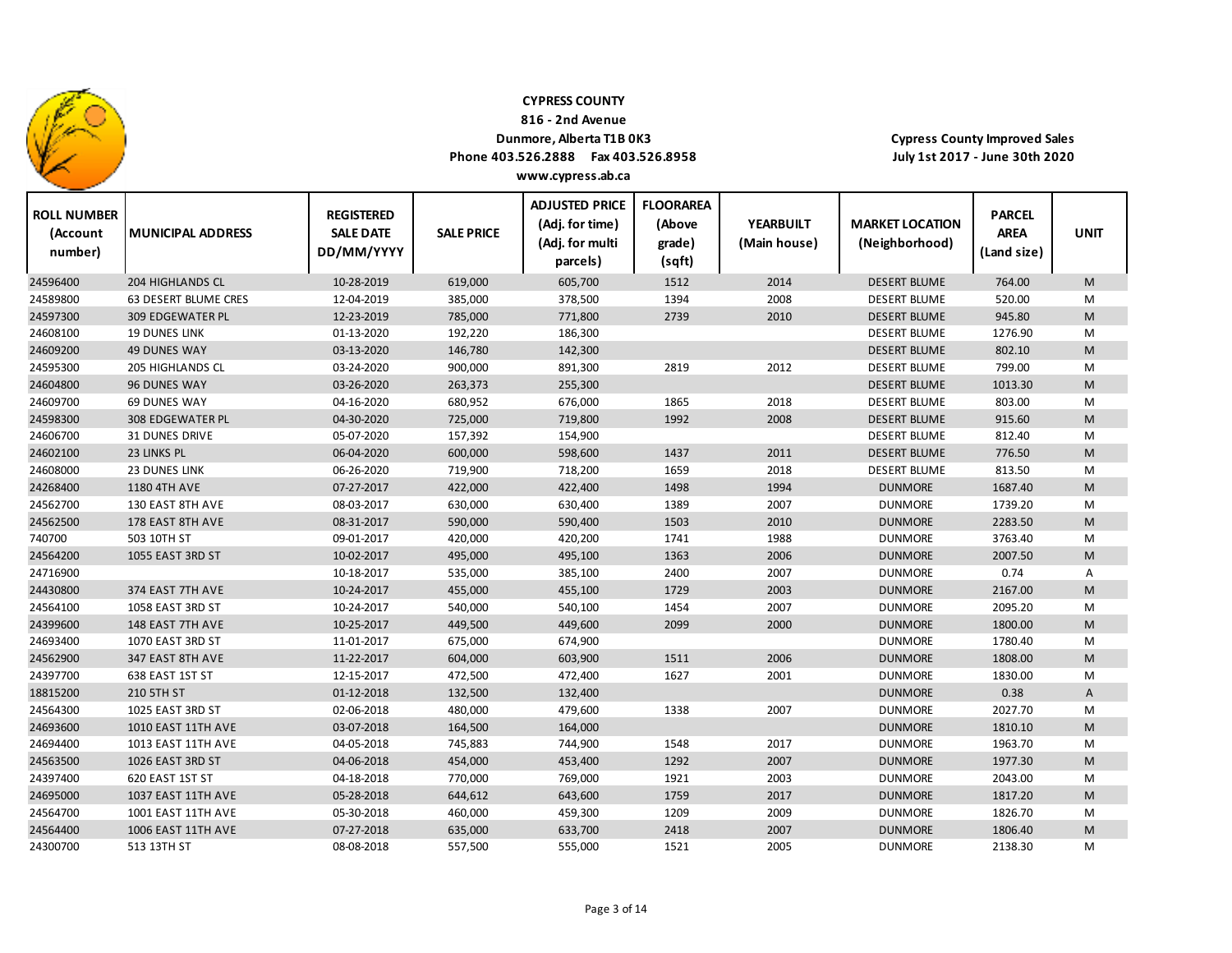

**816 ‐ 2nd Avenue**

### **Dunmore, Alberta T1B 0K3**

**Phone 403.526.2888 Fax 403.526.8958 www.cypress.ab.ca**

| <b>ROLL NUMBER</b><br>(Account<br>number) | <b>MUNICIPAL ADDRESS</b> | <b>REGISTERED</b><br><b>SALE DATE</b><br>DD/MM/YYYY | <b>SALE PRICE</b> | <b>ADJUSTED PRICE</b><br>(Adj. for time)<br>(Adj. for multi<br>parcels) | <b>FLOORAREA</b><br>(Above<br>grade)<br>(sqft) | <b>YEARBUILT</b><br>(Main house) | <b>MARKET LOCATION</b><br>(Neighborhood) | <b>PARCEL</b><br><b>AREA</b><br>(Land size) | <b>UNIT</b>    |
|-------------------------------------------|--------------------------|-----------------------------------------------------|-------------------|-------------------------------------------------------------------------|------------------------------------------------|----------------------------------|------------------------------------------|---------------------------------------------|----------------|
| 731500                                    | 421 7TH ST               | 08-18-2018                                          | 490,000           | 487,800                                                                 | 2383                                           | 1984                             | <b>DUNMORE</b>                           | 3277.80                                     | M              |
| 24550200                                  | 943 EAGLE RIDGE DR       | 08-21-2018                                          | 636,000           | 633,200                                                                 | 2277                                           | 2005                             | <b>DUNMORE</b>                           | 1854.00                                     | M              |
| 748200                                    | 544 7TH ST               | 09-19-2018                                          | 210,000           | 208,600                                                                 | 1332                                           | 1960                             | <b>DUNMORE</b>                           | 1480.50                                     | M              |
| 24693600                                  | 1010 EAST 11TH AVE       | 10-18-2018                                          | 802,271           | 795,100                                                                 | 1920                                           | 2018                             | <b>DUNMORE</b>                           | 1810.10                                     | M              |
| 24550800                                  | 418 EAST 9TH AVE         | 10-22-2018                                          | 558,000           | 553,000                                                                 | 1261                                           | 2006                             | <b>DUNMORE</b>                           | 2200.60                                     | M              |
| 24268500                                  | 401 11TH ST              | 11-14-2018                                          | 473,500           | 468,200                                                                 | 1372                                           | 1996                             | <b>DUNMORE</b>                           | 1704.30                                     | M              |
| 24482900                                  | 913 EAGLE RIDGE DR       | 11-27-2018                                          | 515,000           | 509,200                                                                 | 1394                                           | 2005                             | <b>DUNMORE</b>                           | 1800.00                                     | M              |
| 24554200                                  | 270 5TH ST               | 11-30-2018                                          | 328,571           | 324,900                                                                 | 1728                                           | 1957                             | <b>DUNMORE</b>                           | 1.12                                        | Α              |
| 24693800                                  | 1026 EAST 11TH AVE       | 12-21-2018                                          | 631,627           | 623,200                                                                 | 1615                                           | 2018                             | <b>DUNMORE</b>                           | 1809.40                                     | M              |
| 24481800                                  | 752 EAST 4TH ST          | 12-21-2018                                          | 765,000           | 754,800                                                                 | 2495                                           | 2004                             | <b>DUNMORE</b>                           | 2175.70                                     | M              |
| 24482200                                  | 728 EAST 4TH ST          | 02-07-2019                                          | 565,000           | 554,900                                                                 | 1512                                           | 2004                             | <b>DUNMORE</b>                           | 2442.30                                     | M              |
| 24397100                                  | 637 EAST 1ST ST          | 03-18-2019                                          | 355,000           | 348,000                                                                 | 960                                            | 2000                             | <b>DUNMORE</b>                           | 1864.00                                     | M              |
| 24561800                                  | 340 EAST 8TH AVE         | 04-16-2019                                          | 510,000           | 498,800                                                                 | 1377                                           | 2007                             | <b>DUNMORE</b>                           | 2022.50                                     | M              |
| 24694500                                  | 1017 EAST 11TH AVE       | 06-17-2019                                          | 668,500           | 650,900                                                                 | 2235                                           | 2015                             | <b>DUNMORE</b>                           | 2563.40                                     | M              |
| 24626200                                  | 2047 BULLSHEAD RD        | 06-26-2019                                          | 1,750,000         | 1,704,000                                                               | 15000                                          | 2008                             | <b>DUNMORE</b>                           | 4.62                                        | $\overline{A}$ |
| 24034600                                  | 1291 4TH AVE             | 07-16-2019                                          | 330,000           | 320,600                                                                 | 1204                                           | 1993                             | <b>DUNMORE</b>                           | 1962.50                                     | M              |
| 24695100                                  | 1041 EAST 11TH AVE       | 07-18-2019                                          | 606,593           | 589,300                                                                 | 1713                                           | 2018                             | <b>DUNMORE</b>                           | 1938.90                                     | M              |
| 24625600                                  | 421 EAST 9TH AVE         | 07-19-2019                                          | 610,000           | 592,600                                                                 | 1879                                           | 2009                             | <b>DUNMORE</b>                           | 1947.80                                     | M              |
| 24725200                                  |                          | 08-21-2019                                          | 168,000           | 157,900                                                                 |                                                |                                  | <b>DUNMORE</b>                           | 1697.70                                     | M              |
| 24482600                                  | 374 EAST 9TH AVE         | 08-26-2019                                          | 545,000           | 530,800                                                                 | 1713                                           | 2003                             | <b>DUNMORE</b>                           | 2178.70                                     | M              |
| 24276100                                  | 416 13TH ST              | 09-04-2019                                          | 395,000           | 385,600                                                                 | 1095                                           | 1997                             | <b>DUNMORE</b>                           | 1706.80                                     | M              |
| 24398600                                  | 647 EAST 3RD ST          | 09-16-2019                                          | 525,000           | 512,600                                                                 | 2319                                           | 2003                             | <b>DUNMORE</b>                           | 1718.00                                     | M              |
| 24734000                                  | 174 EAGLERIDGE DR        | 10-08-2019                                          | 182,900           | 174,600                                                                 |                                                |                                  | <b>DUNMORE</b>                           | 2196.00                                     | ${\sf M}$      |
| 24735300                                  | 141 EAGLERIDGE DR        | 10-09-2019                                          | 158,900           | 151,700                                                                 |                                                |                                  | <b>DUNMORE</b>                           | 2276.00                                     | M              |
| 24035000                                  | 1389 7TH AVE             | 10-17-2019                                          | 177,380           | 173,600                                                                 | 833                                            | 1999                             | <b>DUNMORE</b>                           | 3950.00                                     | ${\sf M}$      |
| 24035100                                  | 1355 7TH AVE             | 10-17-2019                                          | 312,620           | 305,900                                                                 | 1503                                           | 1992                             | <b>DUNMORE</b>                           | 3984.00                                     | M              |
| 24483300                                  | 353 EAST 8TH AVE         | 11-15-2019                                          | 453,000           | 444,300                                                                 | 1400                                           | 2004                             | <b>DUNMORE</b>                           | 1800.00                                     | ${\sf M}$      |
| 24019600                                  | 522 8TH ST               | 01-29-2020                                          | 210,000           | 207,000                                                                 | 1598                                           | 1992                             | <b>DUNMORE</b>                           | 2225.70                                     | M              |
| 24397900                                  | 639 EAST 2ND ST          | 02-18-2020                                          | 550,000           | 543,500                                                                 | 2023                                           | 1999                             | <b>DUNMORE</b>                           | 1812.00                                     | M              |
| 24693200                                  | 1062 EAST 3RD ST         | 04-09-2020                                          | 662,160           | 657,400                                                                 | 2298                                           | 2019                             | <b>DUNMORE</b>                           | 1773.10                                     | M              |
| 24398800                                  | 635 EAST 3RD ST          | 04-22-2020                                          | 582,500           | 578,300                                                                 | 1435                                           | 2003                             | <b>DUNMORE</b>                           | 2047.00                                     | M              |
| 24399200                                  | 642 EAST 3RD ST          | 06-05-2020                                          | 519,900           | 518,700                                                                 | 1385                                           | 2000                             | <b>DUNMORE</b>                           | 1846.00                                     | M              |
| 24482100                                  | 734 EAST 4TH ST          | 06-16-2020                                          | 606,500           | 605,000                                                                 | 1716                                           | 2004                             | <b>DUNMORE</b>                           | 1712.60                                     | M              |
| 24694100                                  | 1063 EAST 3RD ST         | 06-19-2020                                          | 681,250           | 679,600                                                                 | 2137                                           | 2014                             | <b>DUNMORE</b>                           | 1792.50                                     | M              |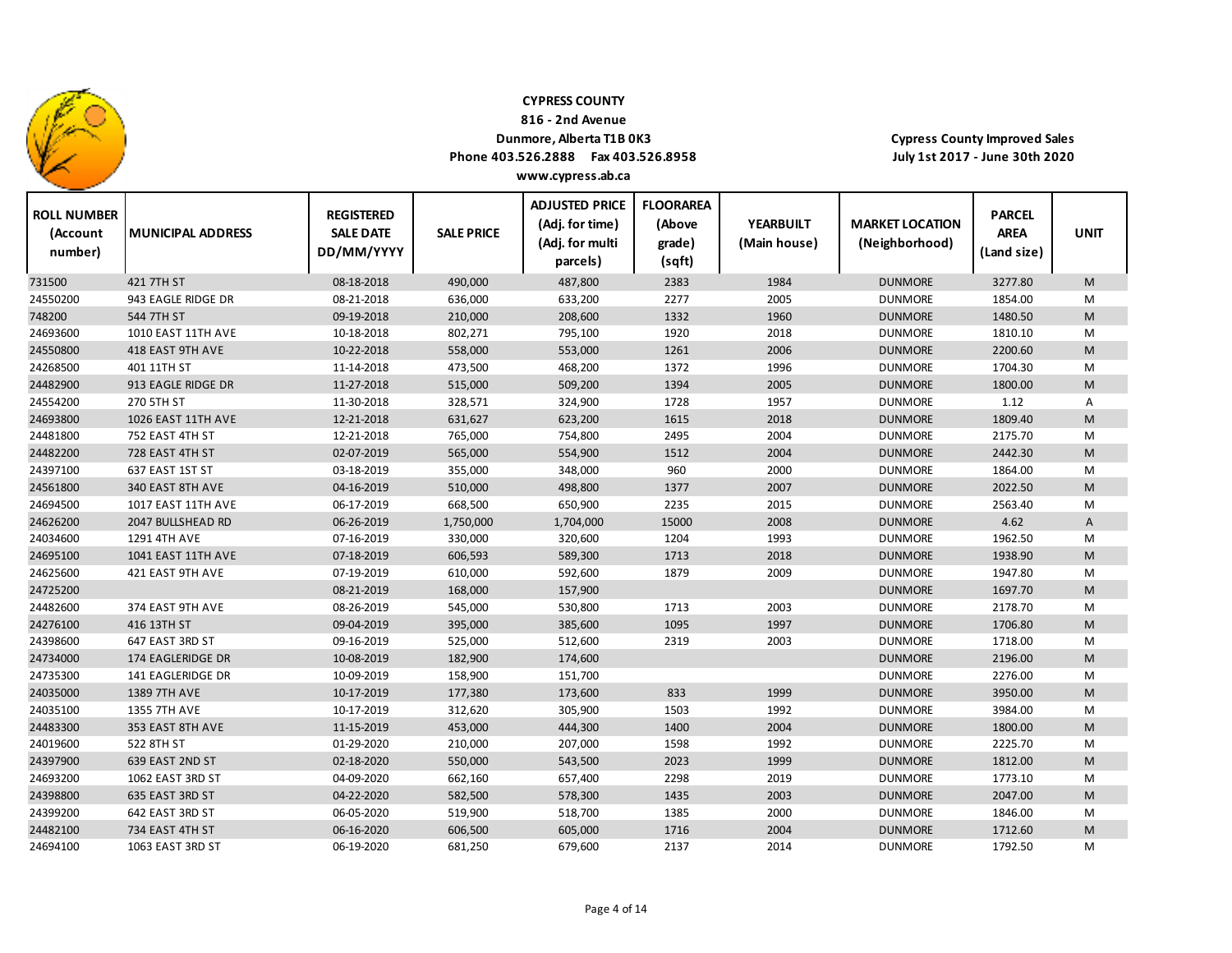

**816 ‐ 2nd Avenue**

### **Dunmore, Alberta T1B 0K3**

**Phone 403.526.2888 Fax 403.526.8958**

**Cypress County Improved Sales July 1st 2017 ‐ June 30th 2020**

| <b>ROLL NUMBER</b><br>(Account<br>number) | <b>MUNICIPAL ADDRESS</b> | <b>REGISTERED</b><br><b>SALE DATE</b><br>DD/MM/YYYY | <b>SALE PRICE</b> | <b>ADJUSTED PRICE</b><br>(Adj. for time)<br>(Adj. for multi<br>parcels) | <b>FLOORAREA</b><br>(Above<br>grade)<br>(sqft) | <b>YEARBUILT</b><br>(Main house) | <b>MARKET LOCATION</b><br>(Neighborhood) | <b>PARCEL</b><br><b>AREA</b><br>(Land size) | <b>UNIT</b> |
|-------------------------------------------|--------------------------|-----------------------------------------------------|-------------------|-------------------------------------------------------------------------|------------------------------------------------|----------------------------------|------------------------------------------|---------------------------------------------|-------------|
| 829500                                    | <b>134 7TH AVE</b>       | 07-05-2017                                          | 168,000           | 168,200                                                                 | 799                                            | 1959                             | <b>ELKWATER</b>                          | 6000.00                                     | F           |
| 818300                                    | 122 ACADIA CR            | 08-04-2017                                          | 255,000           | 255,200                                                                 | 833                                            | 1940                             | <b>ELKWATER</b>                          | 12000.00                                    | F.          |
| 821400                                    | <b>122 6TH AVE</b>       | 08-17-2017                                          | 230,000           | 230,200                                                                 | 596                                            | 1964                             | <b>ELKWATER</b>                          | 6000.00                                     | F           |
| 823400                                    | 2 201 5TH AVE            | 09-01-2017                                          | 360,000           | 360,100                                                                 | 2048                                           | 2011                             | <b>ELKWATER</b>                          | 6000.00                                     | F.          |
| 821600                                    | <b>110 6TH AVE</b>       | 09-15-2017                                          | 290,000           | 290,100                                                                 | 1268                                           | 1989                             | <b>ELKWATER</b>                          | 12000.00                                    | F.          |
| 850400                                    | 73 LAKEVIEW DR           | 12-05-2017                                          | 325,000           | 324,900                                                                 | 729                                            | 1960                             | <b>ELKWATER</b>                          | 18151.00                                    | F.          |
| 823100                                    | <b>141 5TH AVE</b>       | 12-11-2017                                          | 245,000           | 244,900                                                                 | 1099                                           | 1935                             | <b>ELKWATER</b>                          | 6000.00                                     | F.          |
| 836400                                    | 629 3RD ST               | 01-22-2018                                          | 305,000           | 304,800                                                                 | 987                                            | 1983                             | <b>ELKWATER</b>                          | 6000.00                                     | F           |
| 826000                                    | 96TH AVE                 | 02-28-2018                                          | 370,000           | 369,700                                                                 | 1436                                           | 1962                             | <b>ELKWATER</b>                          | 6600.00                                     | F           |
| 24660200                                  |                          | 04-06-2018                                          | 110,000           | 109,900                                                                 | 528                                            | 2011                             | <b>ELKWATER</b>                          | 0.00                                        | F.          |
| 24660800                                  |                          | 04-06-2018                                          | 210,000           | 209,700                                                                 | 816                                            | 2011                             | <b>ELKWATER</b>                          | 0.00                                        | F           |
| 823900                                    | <b>221 5TH AVE</b>       | 04-19-2018                                          | 350,000           | 349,500                                                                 | 943                                            | 1983                             | <b>ELKWATER</b>                          | 6000.00                                     | F.          |
| 850600                                    | 81 LAKEVIEW DR           | 05-02-2018                                          | 650,000           | 649,000                                                                 | 2037                                           | 2002                             | <b>ELKWATER</b>                          | 6240.00                                     | F           |
| 826100                                    | <b>13 6TH AVE</b>        | 07-16-2018                                          | 200,000           | 199,600                                                                 | 703                                            | 1962                             | <b>ELKWATER</b>                          | 6000.00                                     | F           |
| 812100                                    | <b>33 4TH AVE</b>        | 07-17-2018                                          | 812,000           | 810,300                                                                 | 2069                                           | 2007                             | <b>ELKWATER</b>                          | 6000.00                                     | F           |
| 825400                                    | <b>202 6TH AVE</b>       | 09-21-2018                                          | 300,000           | 298,000                                                                 | 1103                                           | 1964                             | <b>ELKWATER</b>                          | 6000.00                                     | F.          |
| 824400                                    | <b>246 6TH AVE</b>       | 11-19-2018                                          | 400,000           | 395,500                                                                 | 1168                                           | 1958                             | <b>ELKWATER</b>                          | 1007.30                                     | M           |
| 819200                                    | 29 5TH AVE               | 02-20-2019                                          | 175,000           | 171,900                                                                 | 373                                            | 1948                             | ELKWATER                                 | 6000.00                                     | F.          |
| 832800                                    | <b>214 7TH AVE</b>       | 04-26-2019                                          | 225,000           | 220,100                                                                 | 852                                            | 1965                             | <b>ELKWATER</b>                          | 6000.00                                     | F.          |
| 834000                                    | <b>129 7TH AVE</b>       | 05-10-2019                                          | 453,500           | 442,500                                                                 | 1056                                           | 2012                             | <b>ELKWATER</b>                          | 6000.00                                     | F           |
| 831600                                    | <b>237 6TH AVE</b>       | 05-15-2019                                          | 438,000           | 427,400                                                                 | 1636                                           | 1959                             | <b>ELKWATER</b>                          | 8671.00                                     | F.          |
| 821000                                    | <b>138 6TH AVE</b>       | 05-28-2019                                          | 600,000           | 585,500                                                                 | 1272                                           | 1997                             | <b>ELKWATER</b>                          | 6000.00                                     | F.          |
| 835200                                    | <b>225 7TH AVE</b>       | 07-11-2019                                          | 295,000           | 286,600                                                                 | 755                                            | 1963                             | <b>ELKWATER</b>                          | 6000.00                                     | F           |
| 815700                                    | 301 4TH AVE              | 07-16-2019                                          | 525,000           | 510,000                                                                 | 1713                                           | 1981                             | <b>ELKWATER</b>                          | 7343.00                                     | F.          |
| 806100                                    | 349 3RD AVE              | 08-09-2019                                          | 365,000           | 355,500                                                                 | 892                                            | 1958                             | <b>ELKWATER</b>                          | 668.90                                      | ${\sf M}$   |
| 810500                                    | 26 5TH AVE               | 08-13-2019                                          | 570,000           | 555,100                                                                 | 2339                                           | 1984                             | <b>ELKWATER</b>                          | 6000.00                                     | F.          |
| 829800                                    | <b>122 7TH AVE</b>       | 08-14-2019                                          | 350,000           | 340,900                                                                 | 897                                            | 1965                             | <b>ELKWATER</b>                          | 6000.00                                     | F.          |
| 825000                                    | <b>222 6TH AVE</b>       | 08-22-2019                                          | 460,000           | 448,000                                                                 | 1452                                           | 1999                             | <b>ELKWATER</b>                          | 6000.00                                     | F.          |
| 829400                                    | <b>138 7TH AVE</b>       | 08-26-2019                                          | 327,000           | 318,500                                                                 | 1192                                           | 1962                             | <b>ELKWATER</b>                          | 6000.00                                     | F.          |
| 816300                                    | 14 ACADIA CR             | 09-13-2019                                          | 330,000           | 322,200                                                                 | 833                                            | 1983                             | <b>ELKWATER</b>                          | 8028.00                                     | F           |
| 818100                                    | 114 ACADIA CR            | 09-16-2019                                          | 240,000           | 234,300                                                                 | 857                                            | 1940                             | <b>ELKWATER</b>                          | 6524.00                                     | F           |
| 850700                                    | 85 LAKEVIEW DR           | 09-19-2019                                          | 340,000           | 331,900                                                                 | 518                                            | 1970                             | <b>ELKWATER</b>                          | 12480.00                                    | F.          |
| 841500                                    | 38 LAKEVIEW DR           | 09-19-2019                                          | 455,000           | 444,200                                                                 | 833                                            | 1961                             | <b>ELKWATER</b>                          | 10800.00                                    | F           |
| 812500                                    | <b>218 5TH AVE</b>       | 10-15-2019                                          | 220,000           | 215,300                                                                 | 575                                            | 1934                             | <b>ELKWATER</b>                          | 6000.00                                     | F.          |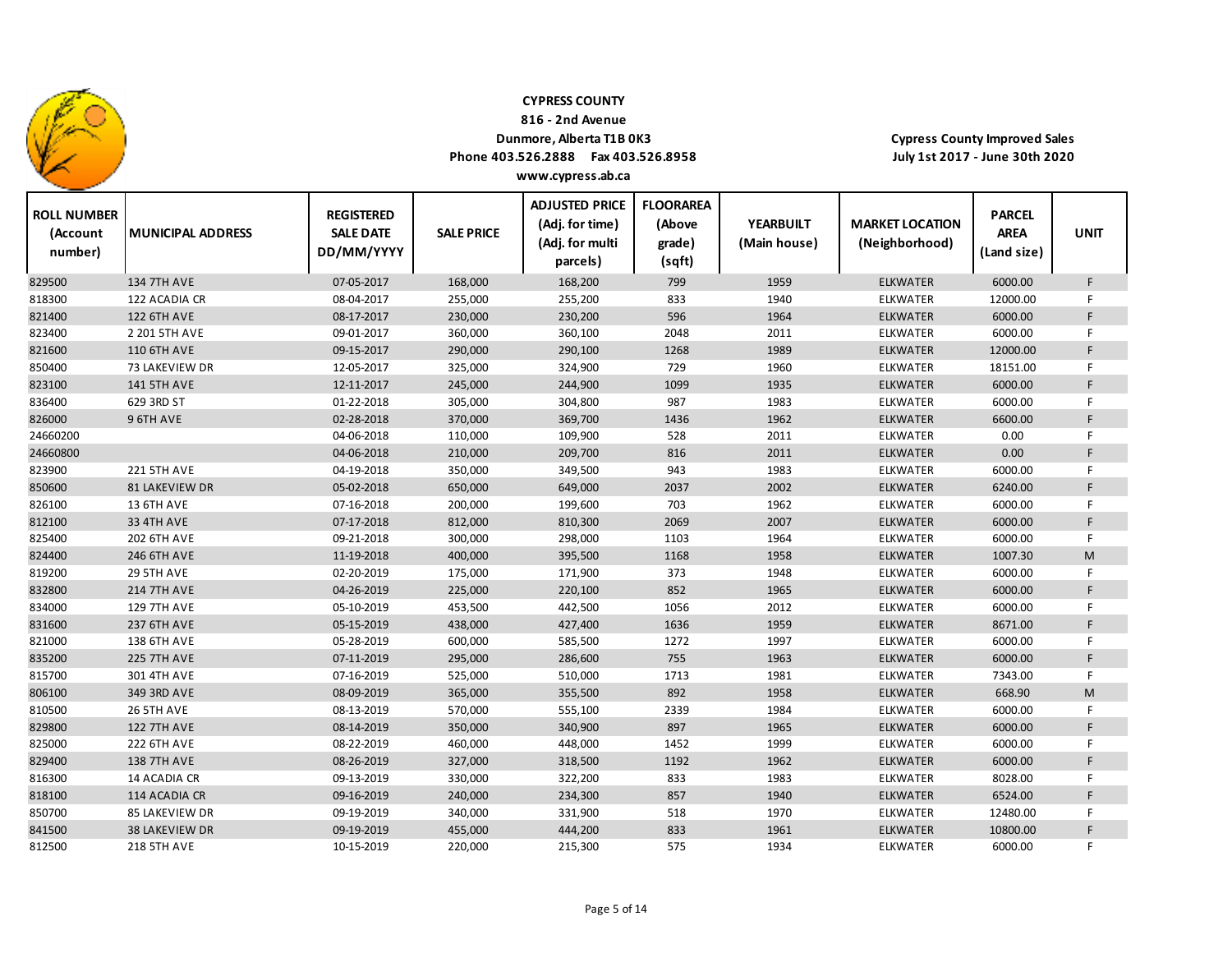

**816 ‐ 2nd Avenue**

# **Dunmore, Alberta T1B 0K3**

**Phone 403.526.2888 Fax 403.526.8958**

**Cypress County Improved Sales July 1st 2017 ‐ June 30th 2020**

| <b>ROLL NUMBER</b><br>(Account<br>number) | <b>MUNICIPAL ADDRESS</b> | <b>REGISTERED</b><br><b>SALE DATE</b><br>DD/MM/YYYY | <b>SALE PRICE</b> | <b>ADJUSTED PRICE</b><br>(Adj. for time)<br>(Adj. for multi<br>parcels) | <b>FLOORAREA</b><br>(Above<br>grade)<br>(sqft) | <b>YEARBUILT</b><br>(Main house) | <b>MARKET LOCATION</b><br>(Neighborhood) | <b>PARCEL</b><br><b>AREA</b><br>(Land size) | <b>UNIT</b> |
|-------------------------------------------|--------------------------|-----------------------------------------------------|-------------------|-------------------------------------------------------------------------|------------------------------------------------|----------------------------------|------------------------------------------|---------------------------------------------|-------------|
| 813000                                    | <b>142 5TH AVE</b>       | 10-29-2019                                          | 415,000           | 406,100                                                                 | 1358                                           | 1992                             | <b>ELKWATER</b>                          | 6000.00                                     | F           |
| 834100                                    | <b>133 7TH AVE</b>       | 11-19-2019                                          | 363,000           | 356,100                                                                 | 1124                                           | 1961                             | <b>ELKWATER</b>                          | 6000.00                                     | F.          |
| 811900                                    | 25 4TH AVE               | 01-06-2020                                          | 700,000           | 690,000                                                                 | 1061                                           | 2004                             | <b>ELKWATER</b>                          | 6000.00                                     | F           |
| 812000                                    | 29 4TH AVE               | 01-15-2020                                          | 280,000           | 276,000                                                                 | 768                                            | 1967                             | <b>ELKWATER</b>                          | 6000.00                                     | F           |
| 848700                                    | 9 SHERWOOD CR            | 01-28-2020                                          | 270,000           | 266,100                                                                 | 829                                            | 1956                             | <b>ELKWATER</b>                          | 8750.00                                     | F.          |
| 24660400                                  |                          | 02-14-2020                                          | 95,475            | 94,300                                                                  | 531                                            | 2011                             | <b>ELKWATER</b>                          | 0.00                                        | F.          |
| 24661000                                  |                          | 02-14-2020                                          | 189,525           | 187,300                                                                 | 816                                            | 2011                             | <b>ELKWATER</b>                          | 0.00                                        | F           |
| 836500                                    | 625 3RD ST               | 04-09-2020                                          | 175,000           | 173,700                                                                 | 1552                                           | 2019                             | <b>ELKWATER</b>                          | 6000.00                                     | F           |
| 789100                                    | 101 RAILWAY AVE          | 07-17-2017                                          | 35,000            | 35,000                                                                  | 1548                                           | 1934                             | <b>HILDA</b>                             | 12000.00                                    | F           |
| 789300                                    |                          | 09-29-2017                                          | 4,500             | 4,570                                                                   |                                                |                                  | <b>HILDA</b>                             | 6000.00                                     | F           |
| 791200                                    |                          | 11-17-2017                                          | 2,100             | 2,110                                                                   |                                                |                                  | <b>HILDA</b>                             | 6240.00                                     | F.          |
| 791300                                    |                          | 11-17-2017                                          | 2,100             | 2,110                                                                   |                                                |                                  | <b>HILDA</b>                             | 6240.00                                     | F.          |
| 791400                                    | 107 MAIN ST              | 11-17-2017                                          | 10,800            | 10,800                                                                  | 2760                                           | 1937                             | <b>HILDA</b>                             | 18720.00                                    | F           |
| 788400                                    |                          | 12-12-2017                                          | 4,500             | 4,530                                                                   |                                                |                                  | <b>HILDA</b>                             | 6000.00                                     | F.          |
| 790800                                    | 118 MAIN ST              | 04-04-2018                                          | 22,000            | 21,970                                                                  | 1346                                           | 1930                             | <b>HILDA</b>                             | 6240.00                                     | F           |
| 779000                                    |                          | 04-23-2018                                          | 5,000             | 4,990                                                                   | 897                                            | 1956                             | <b>HILDA</b>                             | 6000.00                                     | F.          |
| 788200                                    | 19 MAIN ST               | 04-23-2018                                          | 14,000            | 13,980                                                                  | 1207                                           | 1949                             | <b>HILDA</b>                             | 6240.00                                     | F           |
| 116500                                    | 206 MAIN ST              | 07-05-2018                                          | 7,000             | 6,990                                                                   | 965                                            | 1934                             | <b>HILDA</b>                             | 0.14                                        | A           |
| 789700                                    | 8 MAIN ST                | 07-19-2018                                          | 3,500             | 3,490                                                                   | 479                                            | 1943                             | <b>HILDA</b>                             | 3210.00                                     | F           |
| 793900                                    |                          | 09-28-2018                                          | 4,250             | 4,150                                                                   |                                                |                                  | <b>HILDA</b>                             | 6000.00                                     | F.          |
| 793800                                    | <b>226 1ST AVE</b>       | 09-28-2018                                          | 25,750            | 25,580                                                                  | 691                                            | 1940                             | <b>HILDA</b>                             | 6000.00                                     | F.          |
| 875600                                    | 121 RAILWAY AVE          | 10-22-2018                                          | 7,500             | 7,430                                                                   | 598                                            | 1928                             | <b>HILDA</b>                             | 12000.00                                    | F.          |
| 794700                                    | <b>234 2ND AVE</b>       | 04-04-2019                                          | 10,000            | 9,780                                                                   | 999                                            | 1936                             | <b>HILDA</b>                             | 6000.00                                     | F           |
| 794500                                    | <b>226 2ND AVE</b>       | 01-22-2020                                          | 40,000            | 39,400                                                                  | 638                                            | 2005                             | <b>HILDA</b>                             | 6000.00                                     | F.          |
| 792500                                    | 109 1ST ST S             | 01-30-2020                                          | 14,000            | 13,800                                                                  | 683                                            | 1930                             | <b>HILDA</b>                             | 12480.00                                    | F           |
| 24342900                                  | 73 THOMPSON ST           | 08-10-2017                                          | 30,000            | 30,440                                                                  |                                                |                                  | <b>IRVINE</b>                            | 4652.00                                     | M           |
| 24336900                                  | 35 ROSS ST               | 10-11-2017                                          | 255,000           | 255,100                                                                 | 1010                                           | 1956                             | <b>IRVINE</b>                            | 1114.80                                     | M           |
| 24331600                                  | 194 FRANCIS ST           | 10-16-2017                                          | 86,840            | 86,900                                                                  | 1081                                           | 1976                             | <b>IRVINE</b>                            | 557.40                                      | M           |
| 24331700                                  | 167 ELGIN ST             | 01-05-2018                                          | 30,000            | 29,910                                                                  |                                                |                                  | <b>IRVINE</b>                            | 2227.70                                     | ${\sf M}$   |
| 24347700                                  | 16 3008 TWP RD 115A      | 01-10-2018                                          | 100,000           | 99,900                                                                  | 317                                            | 1986                             | <b>IRVINE</b>                            | 5.66                                        | Α           |
| 24335700                                  | 50 PACIFIC AVE           | 04-11-2018                                          | 175,000           | 174,800                                                                 | 1578                                           | 1907                             | <b>IRVINE</b>                            | 942.00                                      | M           |
| 24347200                                  | 12 3008 TWP RD 115A      | 06-25-2018                                          | 360,000           | 359,300                                                                 | 1784                                           | 1997                             | <b>IRVINE</b>                            | 2.59                                        | Α           |
| 24348300                                  | 7 3008 TWP RD 115A       | 06-25-2018                                          | 390,000           | 389,300                                                                 | 1905                                           | 1978                             | <b>IRVINE</b>                            | 1.70                                        | Α           |
| 24345900                                  | 51 HEATHER CRT           | 07-10-2018                                          | 200,000           | 199,600                                                                 | 1385                                           | 1977                             | <b>IRVINE</b>                            | 658.50                                      | М           |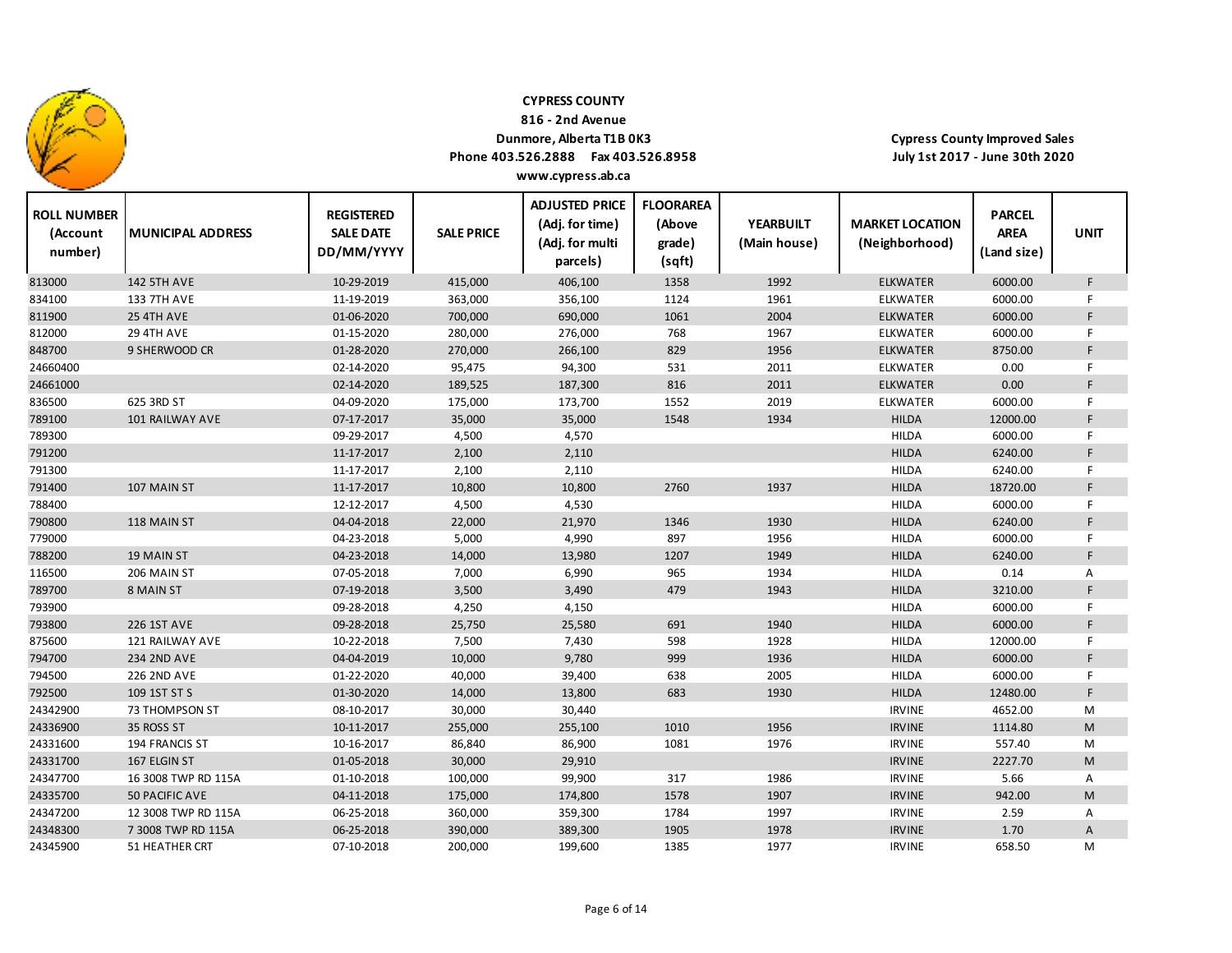

**816 ‐ 2nd Avenue**

# **Dunmore, Alberta T1B 0K3**

**Phone 403.526.2888 Fax 403.526.8958 www.cypress.ab.ca**

| <b>ROLL NUMBER</b><br>(Account<br>number) | <b>MUNICIPAL ADDRESS</b> | <b>REGISTERED</b><br><b>SALE DATE</b><br>DD/MM/YYYY | <b>SALE PRICE</b> | <b>ADJUSTED PRICE</b><br>(Adj. for time)<br>(Adj. for multi<br>parcels) | <b>FLOORAREA</b><br>(Above<br>grade)<br>(sqft) | <b>YEARBUILT</b><br>(Main house) | <b>MARKET LOCATION</b><br>(Neighborhood) | <b>PARCEL</b><br><b>AREA</b><br>(Land size) | <b>UNIT</b>                                                                                                |
|-------------------------------------------|--------------------------|-----------------------------------------------------|-------------------|-------------------------------------------------------------------------|------------------------------------------------|----------------------------------|------------------------------------------|---------------------------------------------|------------------------------------------------------------------------------------------------------------|
| 24343700                                  | 1 HEATHER CRT            | 09-05-2018                                          | 175,000           | 173,800                                                                 | 1501                                           | 1977                             | <b>IRVINE</b>                            | 1104.40                                     | M                                                                                                          |
| 24347000                                  | <b>60 HEATHER CRT</b>    | 01-15-2019                                          | 165,500           | 162,900                                                                 | 1348                                           | 1970                             | <b>IRVINE</b>                            | 764.70                                      | M                                                                                                          |
| 24338600                                  | 36 ROSS ST               | 02-12-2019                                          | 150,000           | 147,300                                                                 | 1129                                           | 1997                             | <b>IRVINE</b>                            | 557.40                                      | $\mathsf{M}% _{T}=\mathsf{M}_{T}\!\left( a,b\right) ,\ \mathsf{M}_{T}=\mathsf{M}_{T}\!\left( a,b\right) ,$ |
| 24335400                                  | <b>63 AMHERST ST</b>     | 03-07-2019                                          | 56,500            | 55,400                                                                  | 890                                            | 1954                             | <b>IRVINE</b>                            | 1114.80                                     | M                                                                                                          |
| 24331300                                  | <b>188 FRANCIS ST</b>    | 05-28-2019                                          | 164,900           | 160,900                                                                 | 1902                                           | 1970                             | <b>IRVINE</b>                            | 557.40                                      | $\mathsf{M}% _{T}=\mathsf{M}_{T}\!\left( a,b\right) ,\ \mathsf{M}_{T}=\mathsf{M}_{T}\!\left( a,b\right) ,$ |
| 24344600                                  | 19 HEATHER CRT           | 06-11-2019                                          | 106,000           | 103,200                                                                 | 864                                            | 1995                             | <b>IRVINE</b>                            | 579.70                                      | M                                                                                                          |
| 24333200                                  | 74 PACIFIC AVE           | 08-13-2019                                          | 147,000           | 143,200                                                                 | 1066                                           | 1978                             | <b>IRVINE</b>                            | 905.80                                      | M                                                                                                          |
| 24342700                                  | 137 SOUTH RAILWAY AVE    | 09-12-2019                                          | 40,000            | 37,600                                                                  | $\mathbf 0$                                    | 2019                             | <b>IRVINE</b>                            | 1256.00                                     | M                                                                                                          |
| 24345500                                  | <b>43 HEATHER CRT</b>    | 09-12-2019                                          | 130,000           | 126,900                                                                 | 1128                                           | 1977                             | <b>IRVINE</b>                            | 686.80                                      | M                                                                                                          |
| 24330500                                  | 189 FRANCIS ST           | 12-19-2019                                          | 160,500           | 157,800                                                                 | 1403                                           | 1994                             | <b>IRVINE</b>                            | 1114.80                                     | M                                                                                                          |
| 24360300                                  |                          | 01-22-2020                                          | 95,000            | 93,600                                                                  | 1273                                           | 1992                             | <b>IRVINE</b>                            | 2.60                                        | A                                                                                                          |
| 24344900                                  | 25 HEATHER CRT           | 03-04-2020                                          | 16,500            | 15,990                                                                  |                                                |                                  | <b>IRVINE</b>                            | 576.50                                      | M                                                                                                          |
| 24360500                                  | 27 HEATHER CRT           | 03-04-2020                                          | 135,500           | 134,200                                                                 | 1180                                           | 1978                             | <b>IRVINE</b>                            | 843.40                                      | M                                                                                                          |
| 24344900                                  | 25 HEATHER CRT           | 05-20-2020                                          | 16,000            | 15,750                                                                  |                                                |                                  | <b>IRVINE</b>                            | 576.50                                      | M                                                                                                          |
| 24360500                                  | 27 HEATHER CRT           | 05-20-2020                                          | 131,000           | 130,400                                                                 | 1180                                           | 1978                             | <b>IRVINE</b>                            | 843.40                                      | M                                                                                                          |
| 24706600                                  | 210 1ST AVE W            | 07-27-2017                                          | 250,000           | 250,300                                                                 | 2364                                           | 1979                             | <b>SCHULER</b>                           | 0.89                                        | Α                                                                                                          |
| 780400                                    | <b>105 1ST AVE W</b>     | 06-26-2018                                          | 82,500            | 82,300                                                                  | 1096                                           | 1962                             | <b>SCHULER</b>                           | 6240.00                                     | F                                                                                                          |
| 785500                                    | 8 RAILWAY AVE E          | 11-06-2018                                          | 48,000            | 47,500                                                                  | 573                                            | 1941                             | <b>SCHULER</b>                           | 3120.00                                     | F                                                                                                          |
| 786200                                    | 21 CENTER ST             | 11-15-2018                                          | 175,000           | 173,000                                                                 | 1438                                           | 1982                             | <b>SCHULER</b>                           | 9360.00                                     | $\mathsf{F}$                                                                                               |
| 765900                                    | 110 1ST AVE E            | 03-11-2019                                          | 54,000            | 52,900                                                                  | 927                                            | 1942                             | <b>SCHULER</b>                           | 566.50                                      | M                                                                                                          |
| 90100                                     | 17 2ND ST E              | 02-19-2020                                          | 19,000            | 18,420                                                                  |                                                |                                  | <b>SCHULER</b>                           | 1861.50                                     | M                                                                                                          |
| 24019300                                  |                          | 02-19-2020                                          | 76,000            | 75,100                                                                  | 2400                                           | 2017                             | <b>SCHULER</b>                           | 5.40                                        | Α                                                                                                          |
| 782000                                    | <b>30 CENTER ST</b>      | 03-26-2020                                          | 190,000           | 188,200                                                                 | 1090                                           | 1986                             | <b>SCHULER</b>                           | 12480.00                                    | F                                                                                                          |
| 780600                                    | 30 1ST ST W              | 04-01-2020                                          | 31,000            | 30,780                                                                  | 1332                                           | 1923                             | <b>SCHULER</b>                           | 6240.00                                     | F                                                                                                          |
| 781300                                    | 112 RAILWAY AVE W        | 04-08-2020                                          | 162,000           | 160,800                                                                 | 1087                                           | 1981                             | <b>SCHULER</b>                           | 12480.00                                    | F                                                                                                          |
| 781500                                    | 116 RAILWAY AVE W        | 06-25-2020                                          | 12,500            | 12,310                                                                  |                                                |                                  | <b>SCHULER</b>                           | 6240.00                                     | F                                                                                                          |
| 756600                                    | 373 LEONARD ST           | 07-19-2017                                          | 253,000           | 253,300                                                                 | 2016                                           | 1910                             | <b>SEVEN PERSONS</b>                     | 26000.00                                    | F                                                                                                          |
| 24393300                                  |                          | 08-04-2017                                          | 121,220           | 121,300                                                                 | 1436                                           | 1990                             | <b>SEVEN PERSONS</b>                     | 1961.20                                     | M                                                                                                          |
| 24393400                                  | 229 DRINNAN ST           | 08-04-2017                                          | 197,780           | 197,900                                                                 | 1447                                           | 1968                             | <b>SEVEN PERSONS</b>                     | 1358.30                                     | M                                                                                                          |
| 14899100                                  | 257 MILDRED ST           | 11-16-2017                                          | 255,000           | 255,000                                                                 | 891                                            | 2000                             | <b>SEVEN PERSONS</b>                     | 905.80                                      | M                                                                                                          |
| 756400                                    | 2 313 LEONARD ST         | 01-17-2018                                          | 110,000           | 109,900                                                                 | 1153                                           | 1990                             | <b>SEVEN PERSONS</b>                     | 9750.00                                     | F                                                                                                          |
| 761500                                    | 266 FOSTER ST            | 06-07-2019                                          | 130,000           | 126,600                                                                 | 851                                            | 1974                             | <b>SEVEN PERSONS</b>                     | 9750.00                                     | F                                                                                                          |
| 14897200                                  | 114 FOSTER ST            | 06-07-2019                                          | 280,000           | 272,600                                                                 | 1965                                           | 1948                             | <b>SEVEN PERSONS</b>                     | 16250.00                                    | F                                                                                                          |
| 24428200                                  | 595 MILDRED ST           | 06-26-2019                                          | 351,250           | 342,000                                                                 | 1947                                           | 2001                             | <b>SEVEN PERSONS</b>                     | 1217.00                                     | M                                                                                                          |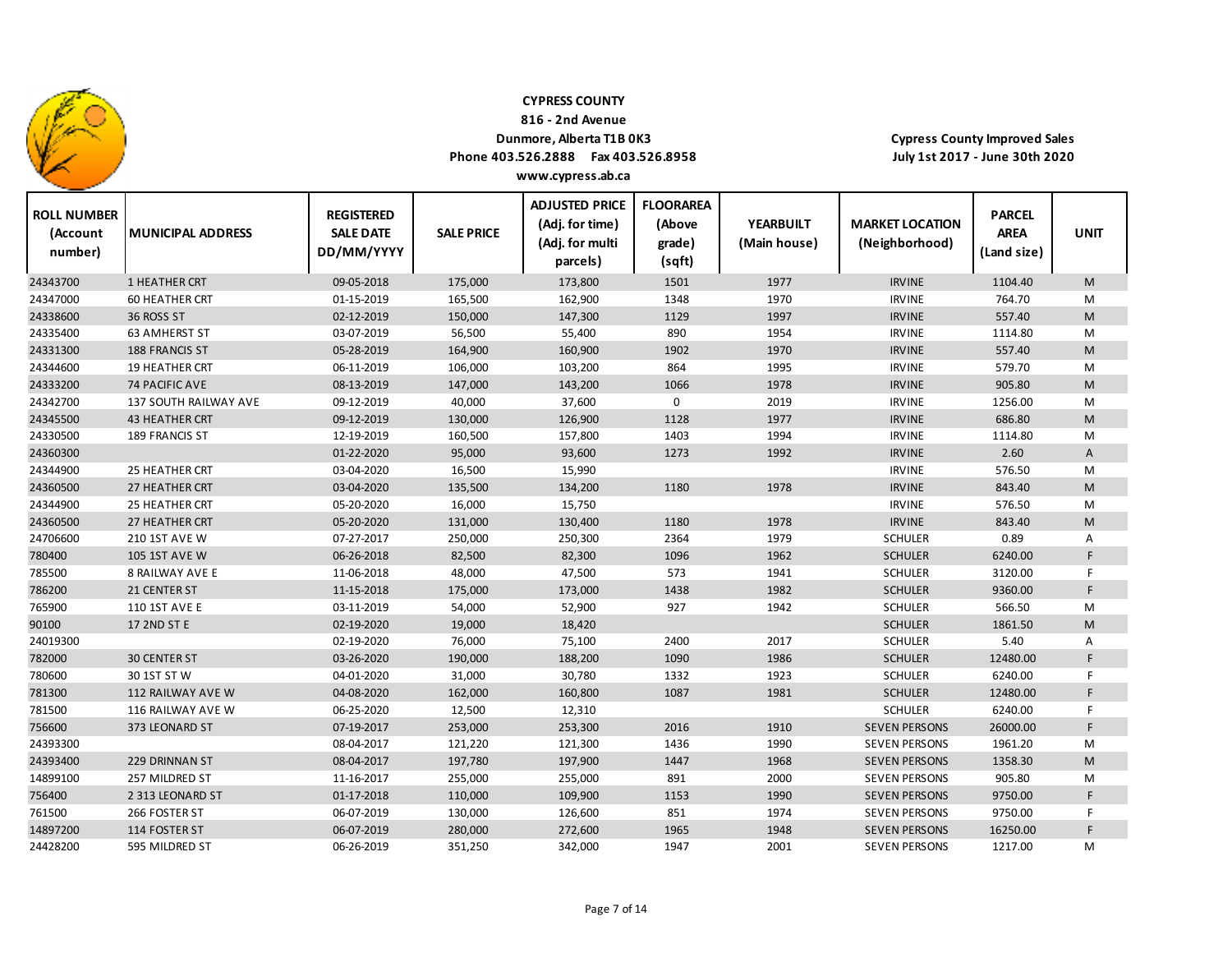

**816 ‐ 2nd Avenue**

# **Dunmore, Alberta T1B 0K3**

**Phone 403.526.2888 Fax 403.526.8958**

**Cypress County Improved Sales July 1st 2017 ‐ June 30th 2020**

| <b>ROLL NUMBER</b><br>(Account<br>number) | <b>MUNICIPAL ADDRESS</b>  | <b>REGISTERED</b><br><b>SALE DATE</b><br>DD/MM/YYYY | <b>SALE PRICE</b> | <b>ADJUSTED PRICE</b><br>(Adj. for time)<br>(Adj. for multi<br>parcels) | <b>FLOORAREA</b><br>(Above<br>grade)<br>(sqft) | <b>YEARBUILT</b><br>(Main house) | <b>MARKET LOCATION</b><br>(Neighborhood) | <b>PARCEL</b><br><b>AREA</b><br>(Land size) | <b>UNIT</b> |
|-------------------------------------------|---------------------------|-----------------------------------------------------|-------------------|-------------------------------------------------------------------------|------------------------------------------------|----------------------------------|------------------------------------------|---------------------------------------------|-------------|
| 14891900                                  | 125 FOSTER ST             | 08-16-2019                                          | 140,000           | 136,300                                                                 | 1041                                           | 1978                             | <b>SEVEN PERSONS</b>                     | 9750.00                                     | F           |
| 19841000                                  | <b>402 RAILWAY ST</b>     | 11-25-2019                                          | 310,000           | 304,100                                                                 | 1114                                           | 1964                             | <b>SEVEN PERSONS</b>                     | 1.06                                        | Α           |
| 14892400                                  | 141 FOSTER ST             | 03-16-2020                                          | 120,000           | 118,800                                                                 | 1055                                           | 1985                             | <b>SEVEN PERSONS</b>                     | 16250.00                                    | F           |
| 24035700                                  | 88 LEONARD ST             | 03-20-2020                                          | 450,000           | 445,600                                                                 | 2342                                           | 1996                             | <b>SEVEN PERSONS</b>                     | 0.94                                        | Α           |
| 761400                                    | 278 FOSTER ST             | 04-09-2020                                          | 150,000           | 148,900                                                                 | 776                                            | 1957                             | <b>SEVEN PERSONS</b>                     | 6500.00                                     | F.          |
| 14895000                                  | 137 DRINNAN ST            | 04-15-2020                                          | 142,500           | 141,500                                                                 | 1092                                           | 1993                             | <b>SEVEN PERSONS</b>                     | 16250.00                                    | F.          |
| 1049000                                   | 204 6TH ST                | 07-05-2017                                          | 237,500           | 237,700                                                                 | 2088                                           | 1976                             | <b>SUFFIELD</b>                          | 6500.00                                     | F           |
| 24240700                                  |                           | 09-12-2017                                          | 35,000            | 35,000                                                                  |                                                |                                  | <b>SUFFIELD</b>                          | 2509.00                                     | M           |
| 24240800                                  |                           | 09-12-2017                                          | 36,000            | 36,500                                                                  |                                                |                                  | <b>SUFFIELD</b>                          | 3035.00                                     | M           |
| 24240900                                  | 119 GRENFELL AVE          | 09-12-2017                                          | 169,000           | 169,100                                                                 | 3200                                           | 2001                             | <b>SUFFIELD</b>                          | 3682.50                                     | М           |
| 1058600                                   | 401 5TH ST                | 09-26-2017                                          | 144,900           | 145,000                                                                 | 930                                            | 1950                             | <b>SUFFIELD</b>                          | 6500.00                                     | F           |
| 1100800                                   | 332 5TH ST                | 01-17-2018                                          | 40,000            | 40,000                                                                  | 385                                            | 1986                             | <b>SUFFIELD</b>                          | 13000.00                                    | F           |
| 1101900                                   | 321 4TH ST                | 02-14-2018                                          | 60,000            | 60,000                                                                  | 1138                                           | 1976                             | <b>SUFFIELD</b>                          | 9750.00                                     | $\mathsf F$ |
| 1002600                                   |                           | 04-05-2018                                          | 125,000           | 98,700                                                                  |                                                |                                  | <b>SUFFIELD</b>                          | 30.09                                       | Α           |
| 21049500                                  | 629 3RD ST                | 04-25-2018                                          | 170,000           | 169,800                                                                 | 1530                                           | 2007                             | <b>SUFFIELD</b>                          | 9750.00                                     | F.          |
| 1103500                                   |                           | 06-06-2018                                          | 10,900            | 10,760                                                                  |                                                |                                  | <b>SUFFIELD</b>                          | 7150.00                                     | F.          |
| 14967400                                  | 413 2ND ST                | 06-06-2018                                          | 44,100            | 44,000                                                                  | 930                                            | 1977                             | <b>SUFFIELD</b>                          | 7670.00                                     | F.          |
| 1099500                                   | 325 6TH ST                | 11-05-2018                                          | 85,000            | 84,000                                                                  | 731                                            | 1952                             | <b>SUFFIELD</b>                          | 9750.00                                     | F.          |
| 1049200                                   | 208 6TH ST                | 12-10-2018                                          | 90,000            | 88,800                                                                  | 1224                                           | 1996                             | <b>SUFFIELD</b>                          | 9750.00                                     | F.          |
| 1049800                                   | 424 3RD ST                | 01-21-2019                                          | 142,500           | 140,300                                                                 | 1523                                           | 2003                             | <b>SUFFIELD</b>                          | 16250.00                                    | F.          |
| 1113800                                   | 553 4TH ST                | 05-14-2019                                          | 70,000            | 66,400                                                                  |                                                |                                  | <b>SUFFIELD</b>                          | 35750.00                                    | F           |
| 1102900                                   | 341 3RD ST                | 05-30-2019                                          | 40,000            | 39,000                                                                  | 1098                                           | 1971                             | <b>SUFFIELD</b>                          | 16250.00                                    | F.          |
| 1051000                                   |                           | 11-28-2019                                          | 13,045            | 12,450                                                                  |                                                |                                  | <b>SUFFIELD</b>                          | 7800.00                                     | F           |
| 1050400                                   | 155 MCGREGOR AVE          | 11-28-2019                                          | 16,307            | 16,000                                                                  |                                                |                                  | <b>SUFFIELD</b>                          | 9750.00                                     | F.          |
| 1050500                                   | 341 5TH ST                | 11-28-2019                                          | 125,148           | 122,800                                                                 | 1071                                           | 1982                             | <b>SUFFIELD</b>                          | 7150.00                                     | F           |
| 1058200                                   | 457 5TH ST                | 02-24-2020                                          | 147,800           | 146,000                                                                 | 1155                                           | 1988                             | <b>SUFFIELD</b>                          | 13000.00                                    | F           |
| 24015100                                  | <b>110 CARTWRIGHT AVE</b> | 09-19-2017                                          | 220,000           | 220,100                                                                 | 1017                                           | 1994                             | VEINERVILLE                              | 9251.00                                     | F           |
| 24015200                                  | 108 CARTWRIGHT AVE        | 12-08-2017                                          | 437,000           | 436,900                                                                 | 2199                                           | 1978                             | VEINERVILLE                              | 11421.00                                    | F           |
| 762400                                    | <b>103 CARTWRIGHT AVE</b> | 03-01-2018                                          | 210,000           | 209,800                                                                 | 801                                            | 1954                             | VEINERVILLE                              | 6250.00                                     | F           |
| 762700                                    | 109 CARTWRIGHT AVE        | 08-02-2018                                          | 60,000            | 59,700                                                                  | 953                                            | 1974                             | VEINERVILLE                              | 6250.00                                     | F           |
| 24235600                                  | 5 NATALIE ST              | 10-01-2018                                          | 515,000           | 510,400                                                                 | 1708                                           | 1988                             | VEINERVILLE                              | 1821.00                                     | M           |
| 47900                                     |                           | 09-06-2017                                          | 43,400            | 44,000                                                                  |                                                |                                  | WALSH                                    | 0.92                                        | Α           |
| 729600                                    | 62 6TH AVE                | 09-06-2017                                          | 266,600           | 266,700                                                                 | 1311                                           | 1967                             | WALSH                                    | 3.86                                        | A           |
| 862500                                    |                           | 09-23-2017                                          | 7,200             | 7,300                                                                   |                                                |                                  | WALSH                                    | 6760.00                                     | F.          |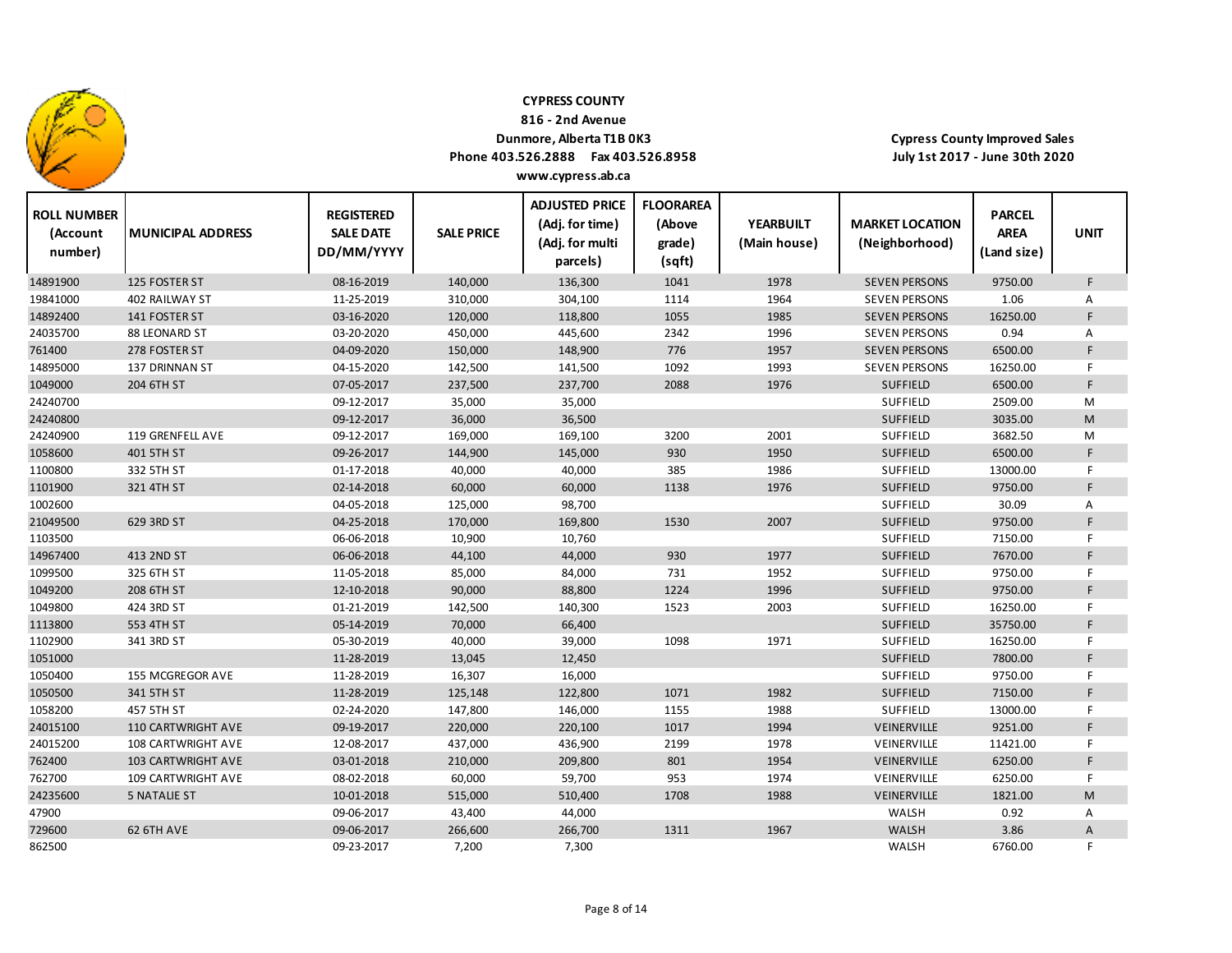

**816 ‐ 2nd Avenue**

# **Dunmore, Alberta T1B 0K3**

**Phone 403.526.2888 Fax 403.526.8958**

**Cypress County Improved Sales July 1st 2017 ‐ June 30th 2020**

| <b>ROLL NUMBER</b><br>(Account<br>number) | <b>MUNICIPAL ADDRESS</b>     | <b>REGISTERED</b><br><b>SALE DATE</b><br>DD/MM/YYYY | <b>SALE PRICE</b> | <b>ADJUSTED PRICE</b><br>(Adj. for time)<br>(Adj. for multi<br>parcels) | <b>FLOORAREA</b><br>(Above<br>grade)<br>(sqft) | <b>YEARBUILT</b><br>(Main house) | <b>MARKET LOCATION</b><br>(Neighborhood) | <b>PARCEL</b><br><b>AREA</b><br>(Land size) | <b>UNIT</b> |
|-------------------------------------------|------------------------------|-----------------------------------------------------|-------------------|-------------------------------------------------------------------------|------------------------------------------------|----------------------------------|------------------------------------------|---------------------------------------------|-------------|
| 767400                                    |                              | 09-23-2017                                          | 12,500            | 12,680                                                                  |                                                |                                  | <b>WALSH</b>                             | 10140.00                                    | F           |
| 862000                                    | <b>11 RAILWAY ST</b>         | 09-23-2017                                          | 135,300           | 135,400                                                                 | 1012                                           | 1910                             | <b>WALSH</b>                             | 16900.00                                    | F           |
| 52000                                     | 702 ARTHUR ST                | 05-30-2018                                          | 335,500           | 310,000                                                                 | 956                                            | 1980                             | WALSH                                    | 32.65                                       | Α           |
| 774600                                    | 309 3RD AVE                  | 06-06-2018                                          | 32,500            | 32,440                                                                  | 818                                            | 1937                             | WALSH                                    | 24000.00                                    | F           |
| 773700                                    |                              | 09-25-2018                                          | 2,785             | 6,200                                                                   |                                                |                                  | WALSH                                    | 6000.00                                     | F           |
| 773600                                    | 217 3RD AVE                  | 09-25-2018                                          | 13,215            | 29,650                                                                  | 917                                            | 1915                             | WALSH                                    | 12000.00                                    | F           |
| 773900                                    |                              | 11-15-2018                                          | 10,500            | 10,380                                                                  | 505                                            | 1960                             | WALSH                                    | 6000.00                                     | F           |
| 773800                                    | 209 3RD AVE                  | 11-15-2018                                          | 43,500            | 43,000                                                                  | 1051                                           | 1930                             | WALSH                                    | 6000.00                                     | F.          |
| 47700                                     | 64TH AVE                     | 05-02-2019                                          | 485,000           | 351,300                                                                 | 1800                                           | 1984                             | <b>WALSH</b>                             | 16.65                                       | Α           |
| 867700                                    |                              | 09-11-2019                                          | 18,500            | 17,390                                                                  |                                                |                                  | WALSH                                    | 33800.00                                    | F.          |
| 24666500                                  |                              | 09-09-2017                                          | 214,285           | 217,400                                                                 |                                                |                                  | 11                                       | 3.70                                        | Α           |
| 24309400                                  | 1 6213 TWP RD 122            | 06-14-2018                                          | 390,000           | 389,300                                                                 | 1529                                           | 1999                             | 11                                       | 1.22                                        | Α           |
| 24037000                                  | 26 11418 EAGLE BUTTE RD      | 08-24-2017                                          | 739,000           | 739,500                                                                 | 2091                                           | 1994                             | 12                                       | 2.72                                        | Α           |
| 24558300                                  | 29 11418 EAGLE BUTTE RD      | 04-06-2018                                          | 645,000           | 644,200                                                                 | 1811                                           | 2007                             | 12                                       | 2.29                                        | Α           |
| 24393900                                  | 3 11517 RGE RD 53            | 04-23-2018                                          | 730,000           | 729,100                                                                 | 2836                                           | 2007                             | 12                                       | 1.47                                        | Α           |
| 20841700                                  | 8 11418 EAGLE BUTTE RD       | 05-14-2018                                          | 586,000           | 585,100                                                                 | 1421                                           | 1978                             | 12                                       | 3.24                                        | Α           |
| 20841600                                  | 10 11418 EAGLE BUTTE RD      | 06-26-2018                                          | 781,000           | 779,500                                                                 | 2144                                           | 1994                             | 12                                       | 3.88                                        | A           |
| 24558900                                  | 41 11418 EAGLE BUTTE RD      | 09-15-2018                                          | 670,000           | 665,500                                                                 | 1603                                           | 2007                             | 12                                       | 3.39                                        | Α           |
| 24037300                                  | 34 11418 EAGLE BUTTE RD      | 10-19-2018                                          | 870,000           | 862,300                                                                 | 1750                                           | 2007                             | 12                                       | 2.43                                        | A           |
| 18387700                                  | 4 11422 EAGLE BUTTE RD       | 11-08-2018                                          | 475,000           | 469,700                                                                 | 2752                                           | 1978                             | 12                                       | 5.18                                        | Α           |
| 24037100                                  | 30 11418 EAGLE BUTTE RD      | 03-19-2019                                          | 535,000           | 524,400                                                                 | 2119                                           | 1995                             | 12                                       | 2.40                                        | Α           |
| 20194000                                  | 3 11428 JOSEPHBURG TR        | 06-24-2019                                          | 400,000           | 389,500                                                                 | 1824                                           | 1971                             | 12                                       | 3.93                                        | А           |
| 24033300                                  | 20 11418 EAGLE BUTTE RD      | 08-13-2019                                          | 445,000           | 433,400                                                                 | 1325                                           | 1993                             | 12                                       | 2.57                                        | A           |
| 24038100                                  | 17 11418 EAGLE BUTTE RD      | 09-04-2019                                          | 190,000           | 178,600                                                                 |                                                |                                  | 12                                       | 2.72                                        | Α           |
| 24559000                                  | 43 11418 EAGLE BUTTE RD      | 02-11-2020                                          | 550,000           | 543,500                                                                 | 1703                                           | 2007                             | 12                                       | 3.39                                        | Α           |
| 20841900                                  | 12 11418 EAGLE BUTTE RD      | 03-25-2020                                          | 462,500           | 458,000                                                                 | 1181                                           | 1976                             | 12                                       | 3.09                                        | Α           |
| 24559200                                  | 47 11418 EAGLE BUTTE RD      | 05-27-2020                                          | 190,000           | 187,000                                                                 |                                                |                                  | 12                                       | 3.39                                        | A           |
| 18387800                                  | 6 11422 EAGLE BUTTE RD       | 06-19-2020                                          | 465,500           | 464,400                                                                 | 2188                                           | 1979                             | 12                                       | 5.18                                        | Α           |
| 559900                                    | 5210 TWP RD 114              | 06-19-2020                                          | 680,000           | 678,400                                                                 | 1579                                           | 1996                             | 12                                       | 115.87                                      | Α           |
| 18388500                                  | 3 11422 JOSEPHBURG TRAIL     | 06-19-2020                                          | 825,000           | 823,000                                                                 | 4005                                           | 1996                             | 12                                       | 5.22                                        | А           |
| 24273100                                  | 6 12013B BLACK & WHITE TRAIL | 07-25-2017                                          | 610,000           | 610,600                                                                 | 1933                                           | 1996                             | 13                                       | 2.24                                        | Α           |
| 22222800                                  | 6 12025 BLACK & WHITE TRAIL  | 08-28-2017                                          | 115,000           | 116,700                                                                 |                                                |                                  | 13                                       | 6.72                                        | Α           |
| 24658100                                  | 16 6232 TWP RD 121A          | 08-31-2017                                          | 750,437           | 751,000                                                                 |                                                |                                  | 13                                       | 2.09                                        | Α           |
| 22234200                                  | 12027 RGE RD 55              | 11-21-2017                                          | 1,200,000         | 1,199,900                                                               | 2142                                           | 1994                             | 13                                       | 13.98                                       | А           |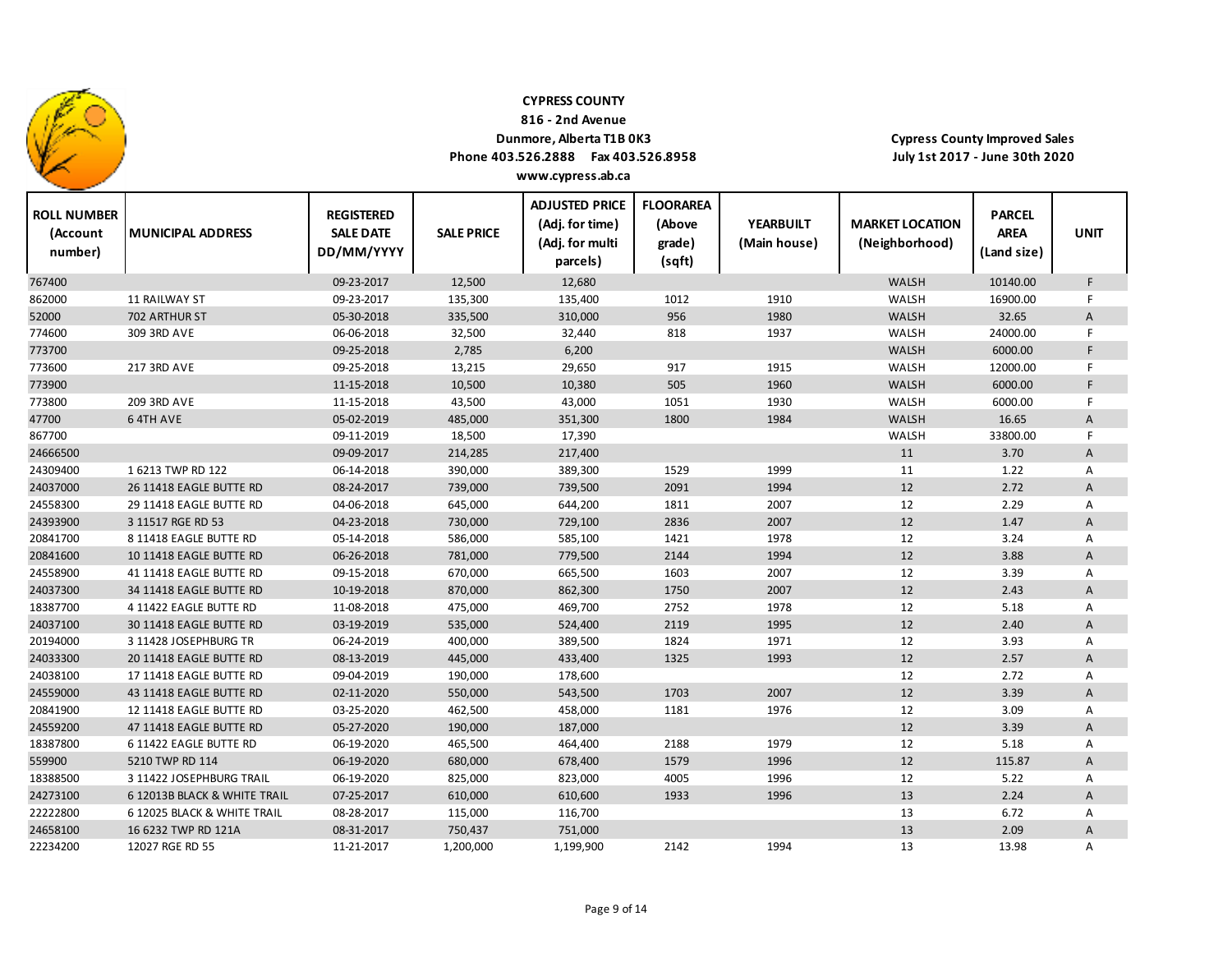

**816 ‐ 2nd Avenue**

### **Dunmore, Alberta T1B 0K3**

**Phone 403.526.2888 Fax 403.526.8958 www.cypress.ab.ca**

| <b>ROLL NUMBER</b><br>(Account<br>number) | <b>MUNICIPAL ADDRESS</b>    | <b>REGISTERED</b><br><b>SALE DATE</b><br>DD/MM/YYYY | <b>SALE PRICE</b> | <b>ADJUSTED PRICE</b><br>(Adj. for time)<br>(Adj. for multi<br>parcels) | <b>FLOORAREA</b><br>(Above<br>grade)<br>(sqft) | <b>YEARBUILT</b><br>(Main house) | <b>MARKET LOCATION</b><br>(Neighborhood) | <b>PARCEL</b><br><b>AREA</b><br>(Land size) | <b>UNIT</b>  |
|-------------------------------------------|-----------------------------|-----------------------------------------------------|-------------------|-------------------------------------------------------------------------|------------------------------------------------|----------------------------------|------------------------------------------|---------------------------------------------|--------------|
| 22222800                                  | 6 12025 BLACK & WHITE TRAIL | 12-07-2017                                          | 115,000           | 115,700                                                                 |                                                |                                  | 13                                       | 6.72                                        | $\mathsf{A}$ |
| 22589400                                  | 12116 RGE RD 55             | 02-08-2018                                          | 414,930           | 414,600                                                                 | 1362                                           | 1971                             | 13                                       | 1.50                                        | Α            |
| 24289900                                  | 5429B TWP RD 121            | 03-02-2018                                          | 680,000           | 679,300                                                                 | 2643                                           | 1999                             | 13                                       | 1.85                                        | $\mathsf{A}$ |
| 641900                                    | 6310 HWY 3                  | 05-08-2018                                          | 885,000           | 779,800                                                                 | 2473                                           | 1975                             | 13                                       | 72.06                                       | Α            |
| 24201600                                  | 12202 RGE RD 63             | 05-09-2018                                          | 500,000           | 484,200                                                                 | 1139                                           | 1977                             | 13                                       | 2.97                                        | $\mathsf{A}$ |
| 24705300                                  |                             | 06-07-2018                                          | 311,850           | 307,900                                                                 |                                                |                                  | 13                                       | 2.94                                        | Α            |
| 24657900                                  | 8 6232 TWP RD 121A          | 09-27-2018                                          | 495,000           | 491,700                                                                 | 1321                                           | 2013                             | 13                                       | 2.15                                        | A            |
| 568400                                    | 12013 RGE RD 60             | 02-08-2019                                          | 747,000           | 733,700                                                                 | 6480                                           | 2013                             | 13                                       | 30.95                                       | Α            |
| 24480600                                  | 6 12016 RGE RD 61A          | 06-20-2019                                          | 970,000           | 944,500                                                                 | 1984                                           | 2007                             | 13                                       | 3.68                                        | $\mathsf{A}$ |
| 24428700                                  | 6229 TWP RD 121A            | 01-06-2020                                          | 454,000           | 447,500                                                                 | 1621                                           | 2002                             | 13                                       | 1.65                                        | Α            |
| 24623400                                  | 6318 TWP RD 120             | 11-01-2017                                          | 275,000           | 275,000                                                                 | 1640                                           | 1993                             | 14                                       | 1.54                                        | A            |
| 634600                                    | 11528 RGE RD 61             | 02-09-2018                                          | 500,000           | 399,700                                                                 | 1182                                           | 1956                             | 14                                       | 5.68                                        | Α            |
| 15856700                                  | 21 13029 RGE RD 70          | 06-20-2018                                          | 572,000           | 570,900                                                                 | 2239                                           | 1977                             | 14                                       | 3.68                                        | A            |
| 20842000                                  | 12317 RGE RD 65             | 08-02-2018                                          | 375,000           | 373,400                                                                 | 1862                                           | 1982                             | 14                                       | 1.24                                        | Α            |
| 24706000                                  | 12424 RGE RD 65             | 08-02-2018                                          | 565,000           | 562,500                                                                 | 1457                                           | 1967                             | 14                                       | 5.46                                        | $\mathsf{A}$ |
| 570700                                    | 5307 TWP RD 122             | 08-28-2018                                          | 650,000           | 647,100                                                                 |                                                |                                  | 14                                       | 32.63                                       | Α            |
| 21516700                                  | 12301 RGE RD 64             | 09-15-2018                                          | 600,000           | 596,000                                                                 | 1489                                           | 1984                             | 14                                       | 6.28                                        | $\mathsf{A}$ |
| 16033800                                  | 26 13029 RGE RD 70          | 11-06-2018                                          | 467,500           | 462,300                                                                 | 1909                                           | 1976                             | 14                                       | 2.11                                        | Α            |
| 778300                                    | 11514 RGE RD 61A            | 03-25-2019                                          | 825,000           | 808,700                                                                 | 2811                                           | 1965                             | 14                                       | 38.71                                       | $\mathsf{A}$ |
| 24691700                                  | 12423 RGE RD 70             | 06-25-2019                                          | 750,000           | 730,300                                                                 | 2095                                           | 1983                             | 14                                       | 12.43                                       | Α            |
| 24284000                                  | 62153 TWP RD 120            | 11-04-2019                                          | 617,500           | 605,700                                                                 | 1622                                           | 2002                             | 14                                       | 1.39                                        | A            |
| 24735900                                  | 6401 TWP RD 120             | 12-13-2019                                          | 401,630           | 394,900                                                                 | 2230                                           | 1996                             | 14                                       | 1.87                                        | Α            |
| 15856300                                  | 10 13029 RGE RD 70          | 06-05-2020                                          | 610,000           | 608,500                                                                 | 1796                                           | 1974                             | 14                                       | 2.81                                        | A            |
| 24277600                                  | 12 12301 RGE RD 51A         | 08-02-2017                                          | 391,000           | 391,300                                                                 | 1479                                           | 1964                             | 15                                       | 2.24                                        | Α            |
| 24573300                                  | 7105 TWP RD 124             | 07-06-2017                                          | 570,000           | 570,600                                                                 | 1469                                           | 1950                             | $16\,$                                   | 6.50                                        | $\mathsf{A}$ |
| 24318000                                  | 5 11409 BLACK & WHITE TRAIL | 07-11-2017                                          | 597,500           | 598,100                                                                 | 1488                                           | 2005                             | 16                                       | 2.13                                        | Α            |
| 24669200                                  | 6 12320 RGE RD 72           | 07-26-2017                                          | 166,666           | 169,100                                                                 |                                                |                                  | $16\,$                                   | 4.99                                        | $\mathsf{A}$ |
| 18814900                                  | 7218B TWP RD 122            | 07-27-2017                                          | 442,000           | 442,400                                                                 | 1708                                           | 1978                             | 16                                       | 1.45                                        | Α            |
| 24707200                                  |                             | 08-29-2017                                          | 180,000           | 182,600                                                                 |                                                |                                  | 16                                       | 5.88                                        | $\mathsf{A}$ |
| 24707000                                  |                             | 08-30-2017                                          | 170,000           | 172,500                                                                 |                                                |                                  | 16                                       | 5.93                                        | Α            |
| 647900                                    | 6522 TWP RD 122             | 09-13-2017                                          | 700,000           | 520,200                                                                 | 1246                                           | 1978                             | 16                                       | 145.63                                      | $\mathsf{A}$ |
| 24716600                                  | 7311 TWP RD 124             | 11-14-2017                                          | 510,000           | 509,900                                                                 | 2452                                           | 1938                             | 16                                       | 9.86                                        | Α            |
| 24707200                                  |                             | 01-04-2018                                          | 797,078           | 796,600                                                                 | 1728                                           | 2018                             | 16                                       | 5.88                                        | A            |
| 24318000                                  | 5 11409 BLACK & WHITE TRAIL | 04-25-2018                                          | 599,000           | 598,200                                                                 | 1488                                           | 2005                             | 16                                       | 2.13                                        | Α            |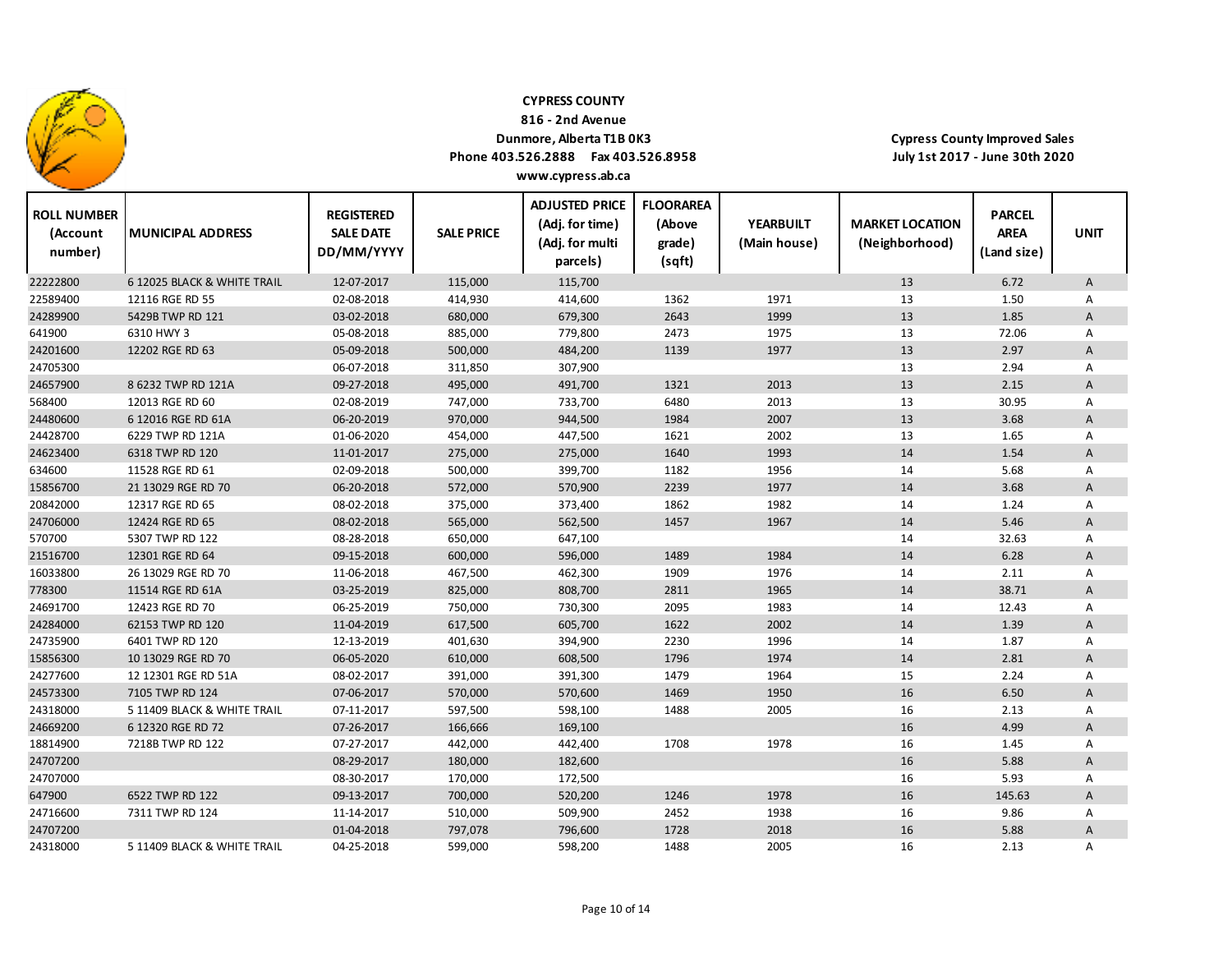

**816 ‐ 2nd Avenue**

# **Dunmore, Alberta T1B 0K3**

**Phone 403.526.2888 Fax 403.526.8958**

**Cypress County Improved Sales July 1st 2017 ‐ June 30th 2020**

| <b>ROLL NUMBER</b><br>(Account<br>number) | <b>MUNICIPAL ADDRESS</b>    | <b>REGISTERED</b><br><b>SALE DATE</b><br>DD/MM/YYYY | <b>SALE PRICE</b> | <b>ADJUSTED PRICE</b><br>(Adj. for time)<br>(Adj. for multi<br>parcels) | <b>FLOORAREA</b><br>(Above<br>grade)<br>(sqft) | <b>YEARBUILT</b><br>(Main house) | <b>MARKET LOCATION</b><br>(Neighborhood) | <b>PARCEL</b><br><b>AREA</b><br>(Land size) | <b>UNIT</b> |
|-------------------------------------------|-----------------------------|-----------------------------------------------------|-------------------|-------------------------------------------------------------------------|------------------------------------------------|----------------------------------|------------------------------------------|---------------------------------------------|-------------|
| 18815600                                  | 12528 RGE RD 70             | 05-05-2018                                          | 390,890           | 390,300                                                                 | 1619                                           | 1977                             | 16                                       | 2.92                                        | A           |
| 20838500                                  | 7113 HWY 523                | 06-21-2018                                          | 600,000           | 598,900                                                                 | 2197                                           | 1981                             | 16                                       | 9.29                                        | Α           |
| 24705900                                  | 11502 RGE RD 60             | 06-26-2018                                          | 600,000           | 529,000                                                                 | 1821                                           | 1992                             | 16                                       | 5.73                                        | Α           |
| 24646100                                  | 12327 RGE RD 72             | 06-27-2018                                          | 700,000           | 698,700                                                                 | 1854                                           | 2007                             | 16                                       | 4.94                                        | Α           |
| 24383600                                  | 3 12520 RGE RD 70           | 08-21-2018                                          | 590,000           | 587,400                                                                 | 2048                                           | 1998                             | 16                                       | 4.20                                        | A           |
| 24655600                                  | 87228 TWP RD 124            | 09-27-2018                                          | 735,000           | 730,100                                                                 | 1466                                           | 2010                             | 16                                       | 5.16                                        | Α           |
| 20838400                                  | 7218A TWP RD 122            | 10-04-2018                                          | 415,500           | 411,800                                                                 | 1212                                           | 1981                             | 16                                       | 0.99                                        | A           |
| 20840500                                  | 6219 TWP RD 114             | 10-30-2018                                          | 270,000           | 267,600                                                                 | 1227                                           | 1975                             | 16                                       | 4.23                                        | Α           |
| 20169900                                  | 7106 HWY 523                | 11-05-2018                                          | 450,000           | 410,400                                                                 | 1407                                           | 1983                             | 16                                       | 4.29                                        | Α           |
| 18815600                                  | 12528 RGE RD 70             | 11-21-2018                                          | 437,500           | 432,600                                                                 | 1619                                           | 1977                             | 16                                       | 2.92                                        | Α           |
| 24384000                                  | 4 12520 RGE RD 70           | 12-20-2018                                          | 600,000           | 592,000                                                                 | 1515                                           | 1999                             | 16                                       | 4.35                                        | A           |
| 680200                                    | 11223 RGE RD 72             | 01-11-2019                                          | 450,000           | 443,000                                                                 | 985                                            | 1976                             | 16                                       | 53.28                                       | Α           |
| 24395000                                  | 7316 TWP RD 124             | 02-05-2019                                          | 300,000           | 294,700                                                                 |                                                |                                  | 16                                       | 5.21                                        | Α           |
| 24706900                                  |                             | 03-21-2019                                          | 215,000           | 206,000                                                                 |                                                |                                  | 16                                       | 7.96                                        | Α           |
| 24318000                                  | 5 11409 BLACK & WHITE TRAIL | 04-29-2019                                          | 607,000           | 593,600                                                                 | 1488                                           | 2005                             | 16                                       | 2.13                                        | A           |
| 21510300                                  |                             | 05-09-2019                                          | 260,000           | 253,700                                                                 | 2404                                           | 1995                             | 16                                       | 3.71                                        | Α           |
| 22234500                                  | 2 12509 RGE RD 71           | 05-29-2019                                          | 600,000           | 585,500                                                                 | 1480                                           | 1962                             | 16                                       | 19.95                                       | Α           |
| 24383700                                  | 5 12520 RGE RD 70           | 06-13-2019                                          | 610,000           | 594,000                                                                 | 1370                                           | 2000                             | 16                                       | 5.41                                        | Α           |
| 24383900                                  | 6 12520 RGE RD 70           | 07-10-2019                                          | 468,000           | 454,700                                                                 | 1411                                           | 1968                             | 16                                       | 6.67                                        | Α           |
| 24646500                                  | 24 12323 RGE RD 72          | 07-25-2019                                          | 800,000           | 777,200                                                                 | 1459                                           | 2011                             | 16                                       | 4.94                                        | Α           |
| 24316900                                  | 11514 RGE RD 63             | 07-31-2019                                          | 544,500           | 529,000                                                                 | 1541                                           | 1977                             | 16                                       | 10.01                                       | A           |
| 24706900                                  |                             | 08-14-2019                                          | 777,833           | 757,500                                                                 | 1808                                           | 2019                             | 16                                       | 7.96                                        | Α           |
| 24528500                                  | 6 12331 RGE RD 72           | 09-06-2019                                          | 155,000           | 151,300                                                                 | 195                                            | 2010                             | 16                                       | 2.92                                        | A           |
| 24707100                                  |                             | 09-11-2019                                          | 190,476           | 179,000                                                                 |                                                |                                  | 16                                       | 5.88                                        | Α           |
| 15550400                                  | 7117 HWY 523                | 09-11-2019                                          | 695,000           | 678,500                                                                 | 2309                                           | 2009                             | 16                                       | 5.04                                        | Α           |
| 24655500                                  | 47228 TWP RD 124            | 09-16-2019                                          | 595,000           | 580,900                                                                 | 2241                                           | 2014                             | 16                                       | 5.63                                        | Α           |
| 24668700                                  | 26 12320 RGE RD 72          | 10-25-2019                                          | 810,000           | 792,600                                                                 | 1812                                           | 2014                             | 16                                       | 6.50                                        | A           |
| 24029800                                  | 9 11411 BLACK & WHITE TRAIL | 11-15-2019                                          | 210,000           | 206,000                                                                 | 926                                            | 1960                             | 16                                       | 2.14                                        | Α           |
| 633900                                    | 11510 RGE RD 62             | 11-29-2019                                          | 631,000           | 520,900                                                                 | 1373                                           | 1978                             | 16                                       | 8.08                                        | Α           |
| 24692000                                  | 12105A RGE RD 65            | 12-13-2019                                          | 399,900           | 393,200                                                                 | 1317                                           | 1935                             | 16                                       | 5.86                                        | Α           |
| 24426600                                  | 5119A TWP RD 114            | 12-19-2019                                          | 679,000           | 667,600                                                                 | 1531                                           | 2002                             | 16                                       | 6.03                                        | Α           |
| 24574000                                  | 9 12410 RGE RD 73           | 04-27-2020                                          | 522,500           | 518,700                                                                 |                                                |                                  | 16                                       | 4.62                                        | Α           |
| 24486300                                  | 17215 HWY 523               | 05-01-2020                                          | 609,000           | 606,100                                                                 | 2383                                           | 2007                             | 16                                       | 5.61                                        | Α           |
| 672600                                    | 11032 RGE RD 70             | 01-09-2018                                          | 825,000           | 680,600                                                                 | 1280                                           | 2009                             | 18                                       | 88.69                                       | Α           |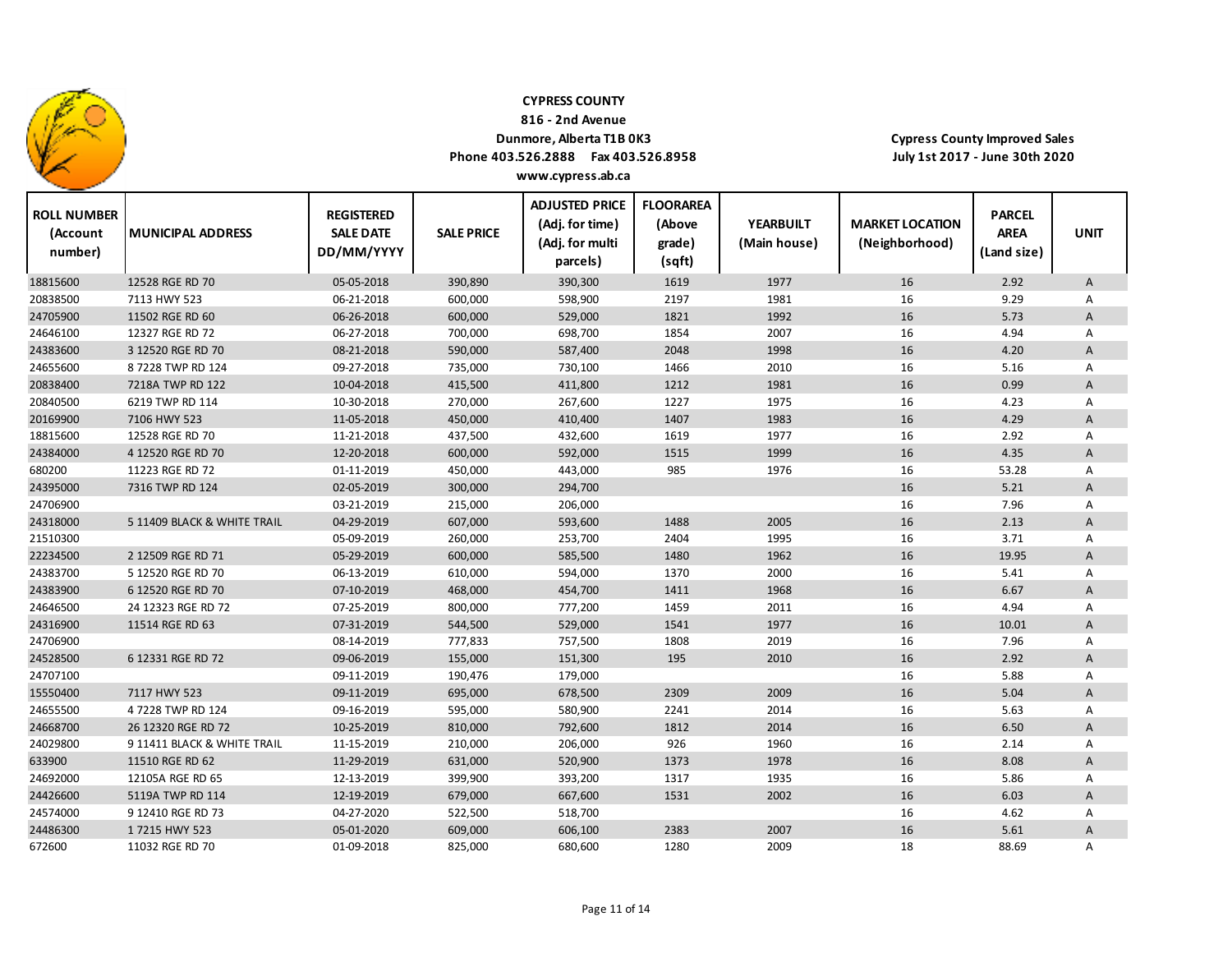

**816 ‐ 2nd Avenue**

# **Dunmore, Alberta T1B 0K3**

**Phone 403.526.2888 Fax 403.526.8958 www.cypress.ab.ca**

| <b>ROLL NUMBER</b><br>(Account<br>number) | <b>MUNICIPAL ADDRESS</b> | <b>REGISTERED</b><br><b>SALE DATE</b><br>DD/MM/YYYY | <b>SALE PRICE</b> | <b>ADJUSTED PRICE</b><br>(Adj. for time)<br>(Adj. for multi<br>parcels) | <b>FLOORAREA</b><br>(Above<br>grade)<br>(sqft) | <b>YEARBUILT</b><br>(Main house) | <b>MARKET LOCATION</b><br>(Neighborhood) | <b>PARCEL</b><br><b>AREA</b><br>(Land size) | <b>UNIT</b> |
|-------------------------------------------|--------------------------|-----------------------------------------------------|-------------------|-------------------------------------------------------------------------|------------------------------------------------|----------------------------------|------------------------------------------|---------------------------------------------|-------------|
| 18082500                                  | 11310 RGE RD 63          | 02-22-2018                                          | 745,000           | 744,400                                                                 | 1567                                           | 1985                             | 18                                       | 56.00                                       | A           |
| 18816300                                  | 2 11020 EAGLE BUTTE RD   | 08-31-2018                                          | 280,000           | 278,800                                                                 | 1219                                           | 1966                             | 18                                       | 5.26                                        | Α           |
| 24433100                                  | 11217 RGE RD 65          | 06-13-2019                                          | 345,000           | 335,900                                                                 | 1613                                           | 1950                             | 18                                       | 17.00                                       | A           |
| 24014300                                  | 8016 HWY 523             | 09-11-2019                                          | 380,000           | 371,000                                                                 | 1290                                           | 1982                             | 18                                       | 48.40                                       | Α           |
| 18082400                                  | 11218 RGE RD 64          | 11-04-2019                                          | 180,000           | 176,600                                                                 | 1129                                           | 1976                             | 18                                       | 1.32                                        | A           |
| 15078600                                  | 7202 TWP RD 114          | 02-21-2020                                          | 350,000           | 345,800                                                                 | 1512                                           | 1956                             | 18                                       | 2.02                                        | Α           |
| 18385800                                  | 7215 TWP RD 130          | 05-06-2020                                          | 350,000           | 330,400                                                                 | 1313                                           | 1993                             | 18                                       | 10.00                                       | A           |
| 675100                                    |                          | 08-25-2017                                          | 75,000            | 76,100                                                                  |                                                |                                  | 21                                       | 3.25                                        | A           |
| 674600                                    | 7315 TWP RD 110A         | 08-25-2017                                          | 500,000           | 500,400                                                                 | 2620                                           | 1916                             | 21                                       | 23.58                                       | A           |
| 674900                                    | 7317 TWP RD 110A         | 12-08-2017                                          | 281,000           | 280,900                                                                 | 1224                                           | 1993                             | 21                                       | 3.22                                        | Α           |
| 18386800                                  | 11021 HWY 887            | 11-21-2018                                          | 540,000           | 534,000                                                                 | 1580                                           | 1976                             | 21                                       | 15.89                                       | A           |
| 24623900                                  | 11213 RGE RD 74          | 04-03-2019                                          | 380,000           | 371,600                                                                 | 1029                                           | 1955                             | 21                                       | 10.03                                       | Α           |
| 24570300                                  | 11006 HWY 887            | 06-13-2019                                          | 568,000           | 553,100                                                                 | 1597                                           | 2007                             | 21                                       | 15.20                                       | A           |
| 24669600                                  |                          | 09-12-2019                                          | 115,000           | 108,100                                                                 |                                                |                                  | 21                                       | 5.02                                        | Α           |
| 24407700                                  | 6513 OLD TC HWY          | 07-14-2017                                          | 305,000           | 305,300                                                                 | 774                                            | 2003                             | 25                                       | 5.09                                        | A           |
| 19842900                                  | 13430 BOX SPRINGS RD     | 04-15-2019                                          | 450,000           | 440,100                                                                 | 2505                                           | 1980                             | 25                                       | 2.92                                        | Α           |
| 24497800                                  | 13512 RGE RD 63          | 11-27-2019                                          | 525,000           | 515,000                                                                 | 1399                                           | 1968                             | 25                                       | 17.32                                       | A           |
| 24479600                                  | 6 7125 OLD TC HWY        | 01-28-2020                                          | 317,000           | 312,500                                                                 | 700                                            | 1951                             | 25                                       | 5.19                                        | Α           |
| 24667500                                  | 4518 TWP RD 110          | 07-11-2017                                          | 620,000           | 620,600                                                                 |                                                |                                  | 26                                       | 11.86                                       | A           |
| 24407900                                  | 11 12021 RGE RD 40       | 11-20-2017                                          | 345,000           | 345,000                                                                 | 1448                                           | 1976                             | 26                                       | 5.07                                        | Α           |
| 24407900                                  | 11 12021 RGE RD 40       | 03-08-2018                                          | 335,000           | 334,600                                                                 | 1448                                           | 1976                             | 26                                       | 5.07                                        | A           |
| 24408200                                  | 3 12021 RGE RD 40        | 05-11-2018                                          | 525,000           | 524,200                                                                 | 2372                                           | 1966                             | 26                                       | 5.07                                        | A           |
| 548700                                    | 5013 TWP RD 110          | 08-17-2018                                          | 625,000           | 622,300                                                                 | 1421                                           | 1980                             | 26                                       | 153.02                                      | A           |
| 24302300                                  | 13125B RGE RD 50         | 12-13-2018                                          | 590,000           | 582,200                                                                 | 1437                                           | 2003                             | 26                                       | 3.39                                        | A           |
| 20171100                                  | 8 12021 RGE RD 40        | 12-21-2018                                          | 479,400           | 473,000                                                                 | 1438                                           | 1996                             | 26                                       | 5.07                                        | A           |
| 24624600                                  | 13031 RGE RD 50          | 06-17-2020                                          | 130,000           | 128,000                                                                 |                                                |                                  | 26                                       | 13.05                                       | A           |
| 476900                                    | 11311 RGE RD 40          | 11-07-2017                                          | 660,000           | 659,900                                                                 | 1691                                           | 1977                             | 27                                       | 65.70                                       | A           |
| 24462500                                  | 7415 TWP RD 102          | 11-09-2017                                          | 385,000           | 385,000                                                                 | 1477                                           | 1941                             | 27                                       | 9.49                                        | Α           |
| 24717700                                  | 7519 TWP RD 103          | 11-17-2017                                          | 430,000           | 430,000                                                                 | 1201                                           | 2001                             | 27                                       | 8.53                                        | A           |
| 667600                                    | 17317 TWP RD 105         | 03-06-2018                                          | 970,000           | 769,200                                                                 | 2816                                           | 2000                             | 27                                       | 82.25                                       | Α           |
| 459100                                    | 10221 RGE RD 45          | 08-20-2018                                          | 380,000           | 378,300                                                                 | 847                                            | 1943                             | 27                                       | 160.00                                      | A           |
| 206000                                    | 1 11206 RGE RD 21        | 09-20-2017                                          | 850,000           | 850,300                                                                 | 1310                                           | 2001                             | 28                                       | 158.97                                      | Α           |
| 444700                                    | 9206 RGE RD 43           | 09-23-2017                                          | 579,000           | 579,200                                                                 | 1350                                           | 1982                             | 28                                       | 157.63                                      | A           |
| 24716800                                  | 2526 TWP RD 124          | 10-25-2017                                          | 497,000           | 497,100                                                                 | 2574                                           | 2006                             | 28                                       | 8.90                                        | Α           |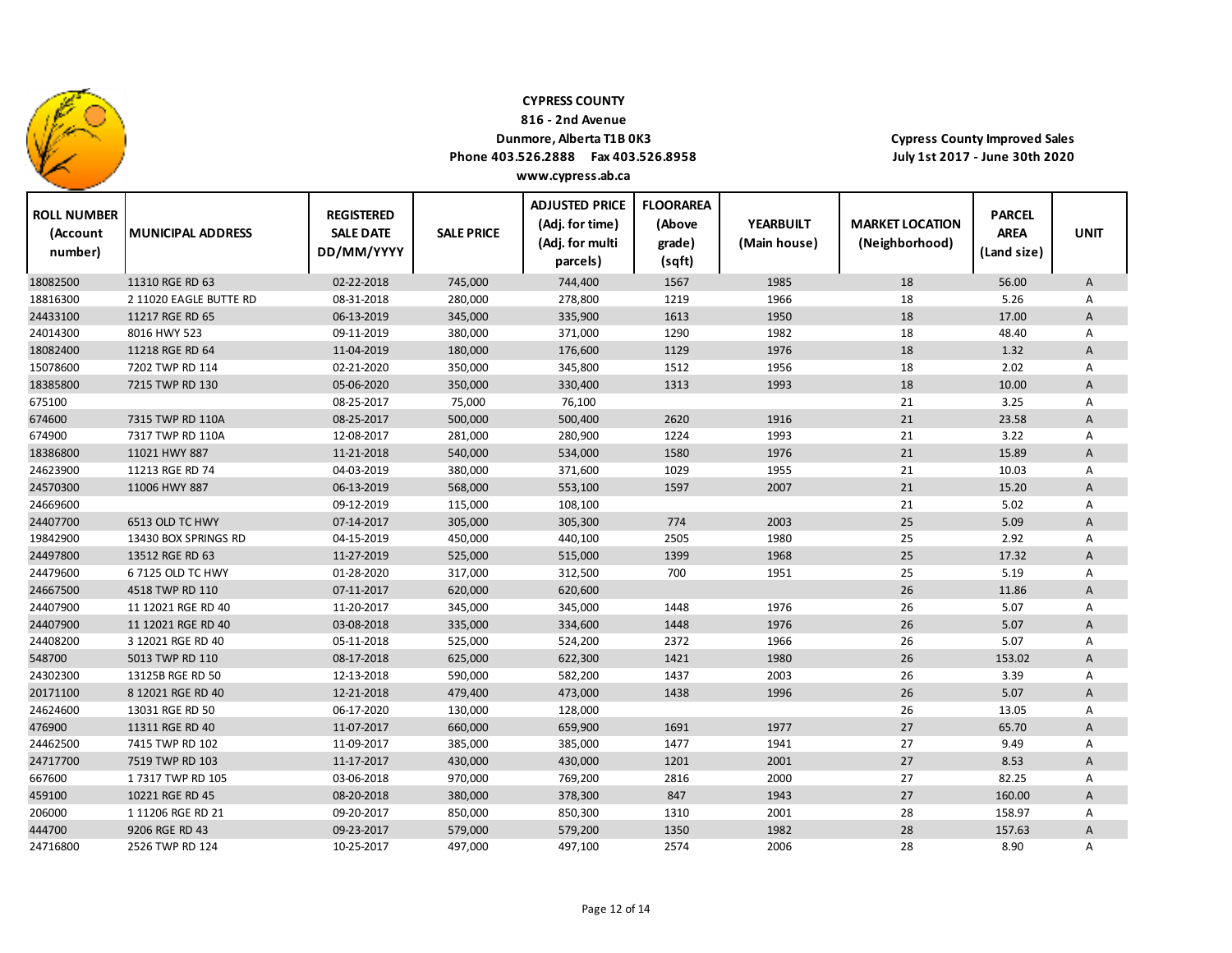

**816 ‐ 2nd Avenue**

## **Dunmore, Alberta T1B 0K3**

**Phone 403.526.2888 Fax 403.526.8958 www.cypress.ab.ca**

| <b>ROLL NUMBER</b><br>(Account<br>number) | <b>MUNICIPAL ADDRESS</b> | <b>REGISTERED</b><br><b>SALE DATE</b><br>DD/MM/YYYY | <b>SALE PRICE</b> | <b>ADJUSTED PRICE</b><br>(Adj. for time)<br>(Adj. for multi<br>parcels) | <b>FLOORAREA</b><br>(Above<br>grade)<br>(sqft) | <b>YEARBUILT</b><br>(Main house) | <b>MARKET LOCATION</b><br>(Neighborhood) | <b>PARCEL</b><br><b>AREA</b><br>(Land size) | <b>UNIT</b>  |
|-------------------------------------------|--------------------------|-----------------------------------------------------|-------------------|-------------------------------------------------------------------------|------------------------------------------------|----------------------------------|------------------------------------------|---------------------------------------------|--------------|
| 24715500                                  | 12113 RGE RD 21          | 02-09-2018                                          | 225,000           | 224,800                                                                 | 1115                                           | 1963                             | 28                                       | 9.98                                        | A            |
| 983100                                    | 7511 TWP RD 140A         | 03-07-2018                                          | 320,000           | 294,700                                                                 | 1838                                           | 2007                             | 28                                       | 2.05                                        | Α            |
| 447900                                    | 9306 RGE RD 40           | 04-25-2018                                          | 382,500           | 382,000                                                                 | 849                                            | 1980                             | 28                                       | 158.97                                      | A            |
| 222700                                    | 12505 RGE RD 30          | 06-12-2018                                          | 385,000           | 384,300                                                                 | 1209                                           | 1998                             | 28                                       | 159.00                                      | Α            |
| 338800                                    | 3029 TWP RD 110A         | 06-26-2018                                          | 505,000           | 434,200                                                                 | 1314                                           | 1978                             | 28                                       | 161.95                                      | A            |
| 24663300                                  | 2 10129 EAGLE BUTTE RD   | 09-22-2018                                          | 745,000           | 740,000                                                                 | 2812                                           | 1983                             | 28                                       | 16.88                                       | Α            |
| 24729800                                  | 10101 HWY 41             | 10-18-2018                                          | 365,000           | 361,800                                                                 | 1504                                           | 1967                             | 28                                       | 7.36                                        | A            |
| 323800                                    | 1 10026 HWY 41           | 02-19-2019                                          | 475,000           | 466,500                                                                 | 1079                                           | 1980                             | 28                                       | 145.59                                      | Α            |
| 344300                                    | 11204 HWY 41             | 03-22-2019                                          | 825,000           | 416,600                                                                 | 1121                                           | 1952                             | 28                                       | 78.40                                       | A            |
| 371400                                    | 13112 RGE RD 30          | 05-30-2019                                          | 510,000           | 497,700                                                                 | 2274                                           | 1919                             | 28                                       | 159.18                                      | Α            |
| 216300                                    | 12102 RGE RD 23          | 05-30-2019                                          | 585,000           | 570,800                                                                 | 1917                                           | 2002                             | 28                                       | 160.00                                      | A            |
| 349200                                    | 3324 TWP RD 114A         | 07-11-2019                                          | 625,000           | 437,200                                                                 | 1132                                           | 1955                             | 28                                       | 160.00                                      | Α            |
| 254000                                    | 2 16205 RGE RD 22        | 07-19-2017                                          | 340,000           | 340,300                                                                 | 1135                                           | 1981                             | 31                                       | 158.97                                      | A            |
| 24267700                                  | 20203 HWY 41             | 10-24-2017                                          | 185,000           | 185,000                                                                 | 1224                                           | 1991                             | 31                                       | 10.50                                       | Α            |
| 226300                                    | 13116 RGE RD 20A         | 12-19-2017                                          | 359,444           | 359,300                                                                 | 1383                                           | 1973                             | 31                                       | 160.00                                      | A            |
| 24308600                                  | 9316 TWP RD 194          | 08-07-2018                                          | 400,000           | 398,200                                                                 | 6930                                           | 2004                             | 31                                       | 5.02                                        | Α            |
| 386500                                    | 15017 RGE RD 30A         | 12-04-2018                                          | 290,000           | 266,400                                                                 | 1430                                           | 1982                             | 31                                       | 159.97                                      | $\mathsf{A}$ |
| 226300                                    | 13116 RGE RD 20A         | 03-01-2019                                          | 359,444           | 313,100                                                                 | 1383                                           | 1973                             | 31                                       | 160.00                                      | Α            |
| 22185300                                  |                          | 06-12-2019                                          | 24,150            | 22,920                                                                  |                                                |                                  | 31                                       | 0.92                                        | A            |
| 259700                                    | 16508 RGE RD 24          | 06-17-2019                                          | 300,000           | 277,500                                                                 | 1002                                           | 1964                             | 31                                       | 158.97                                      | Α            |
| 597400                                    | 9016 RGE RD 61           | 06-20-2019                                          | 700,000           | 681,600                                                                 | 1739                                           | 1955                             | 31                                       | 160.00                                      | A            |
| 20839700                                  | 10329 TWP RD 202         | 06-26-2019                                          | 325,000           | 316,500                                                                 | 1828                                           | 1990                             | 31                                       | 15.70                                       | Α            |
| 94200                                     | 1420 TWP RD 162          | 07-02-2019                                          | 520,000           | 505,200                                                                 | 1606                                           | 2000                             | 31                                       | 10.55                                       | $\mathsf A$  |
| 90200                                     | 1 16126 RGE RD 13A       | 12-12-2019                                          | 527,500           | 518,600                                                                 | 1505                                           | 2000                             | 31                                       | 105.44                                      | Α            |
| 1033000                                   | 20011 RGE RD 103         | 04-30-2020                                          | 244,000           | 242,200                                                                 | 1445                                           | 1976                             | 31                                       | 156.92                                      | A            |
| 24623600                                  | 12019 RGE RD 74          | 07-16-2018                                          | 150,000           | 146,600                                                                 |                                                |                                  | 33                                       | 1.99                                        | Α            |
| 24627300                                  | 87 12107 RGE RD 74       | 03-16-2020                                          | 704,976           | 698,100                                                                 | 1936                                           | 2019                             | 33                                       | 2.17                                        | A            |
| 24627200                                  | 91 12107 RGE RD 74       | 04-21-2020                                          | 666,450           | 661,700                                                                 | 2433                                           | 2019                             | 33                                       | 2.38                                        | Α            |
| 24665000                                  | 9310 BULL TRAIL          | 09-23-2017                                          | 285,000           | 285,100                                                                 | 1391                                           | 1967                             | 34                                       | 56.93                                       | A            |
| 296700                                    | 7512 RGE RD 30           | 10-25-2017                                          | 500,000           | 500,100                                                                 | 1586                                           | 1941                             | 34                                       | 160.00                                      | Α            |
| 166200                                    | 7526 RGE RD 22           | 05-17-2018                                          | 415,000           | 414,300                                                                 | 527                                            | 1975                             | 34                                       | 160.00                                      | A            |
| 160900                                    | 7210 RGE RD 25A          | 09-11-2018                                          | 426,000           | 423,100                                                                 | 1415                                           | 1977                             | 34                                       | 40.12                                       | Α            |
| 24486400                                  | 2 8405 HWY 41            | 03-13-2019                                          | 565,000           | 553,800                                                                 | 1100                                           | 1978                             | 34                                       | 36.03                                       | A            |
| 161300                                    | 7315 RGE RD 30           | 09-26-2019                                          | 569,900           | 497,800                                                                 |                                                |                                  | 34                                       | 158.86                                      | Α            |